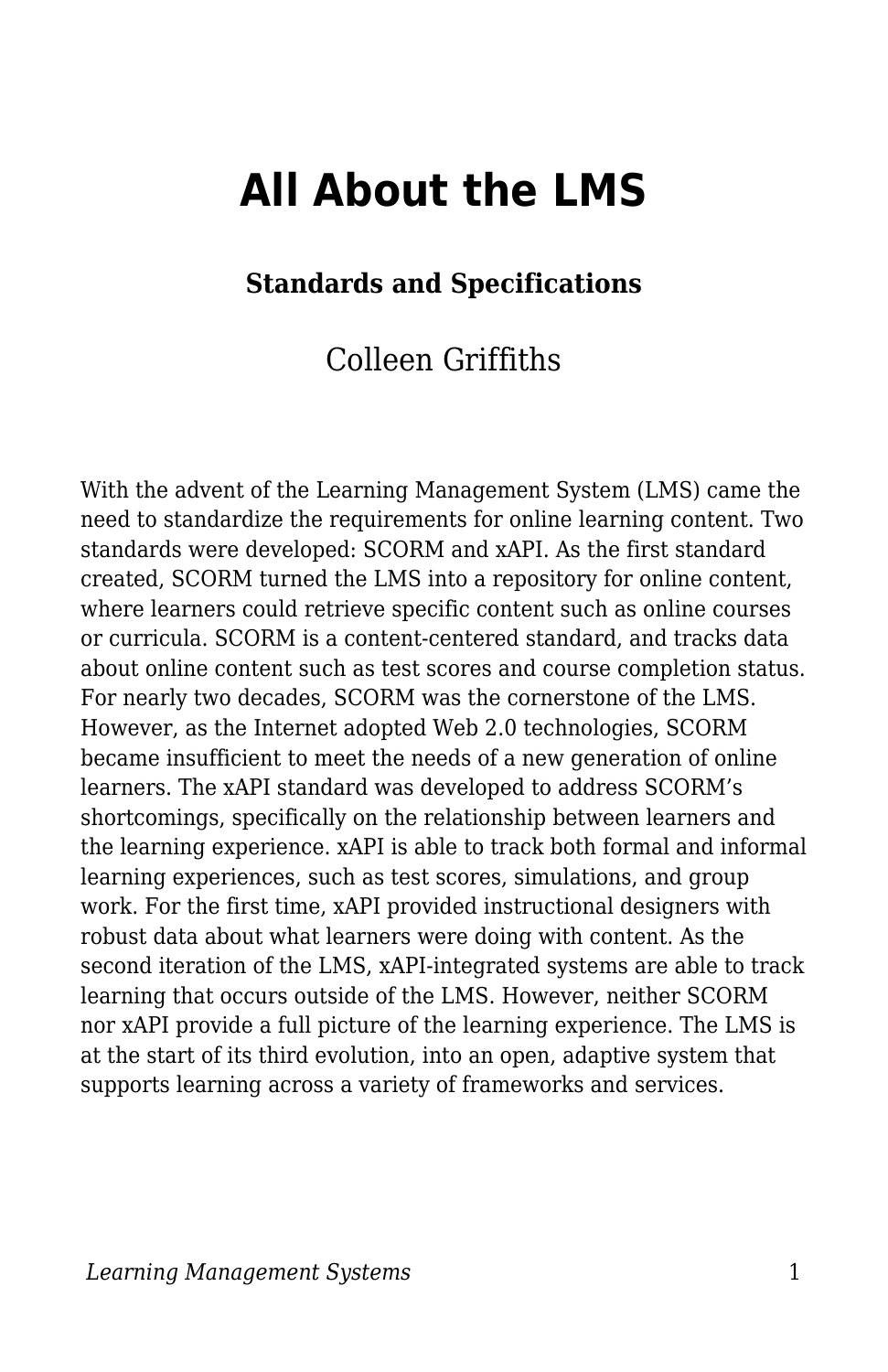## **Background of LMS Standards**

## **A brief history of the development of LMS standards**

The rise of computer-based and online learning in the 1990s resulted in the availability of a large number of Learning Management Systems (LMS) and online course authoring software. However, each system and software had its own technical specifications, which meant that the software used to create online courses was often incompatible with the LMS systems meant to host the course. These differing technical requirements made developing and delivering online content time-consuming, cumbersome, and costly (Advanced Distributed Learning, "SCORM Overview", n.d.)

In 1999, the Advanced Distributed Learning (ADL) initiative was created by the United States' Department of Defense (DoD) to develop common standards and specifications for online learning (Lundy, 2003). One of the goals of the ADL initiative was to create an interoperable learning specification that would let eLearning software and LMS systems "talk" to each other. The Shareable Content Object Reference Model, or SCORM, was the result (Advanced Distributed Learning, "SCORM Overview", n.d.).

Released in 2000, SCORM was the first set of standards and specifications for online learning. It defined how online content should be published, launched, and tracked (U.S. Department of Defense, "SCORM Users Guide for Instructional Designers", 2011). For the first time, any online content developed with SCORM-compliant software could be hosted on any LMS, as long as the LMS was also compliant with the new standards. This greatly reduced the time, effort, and cost to develop and publish online content. Additionally, SCORM gave greater insight into user interactions with online content. SCORM's ability to track online content allowed instructional designers to see what content users were accessing, what their quiz scores were, as well as how many users were completing a course.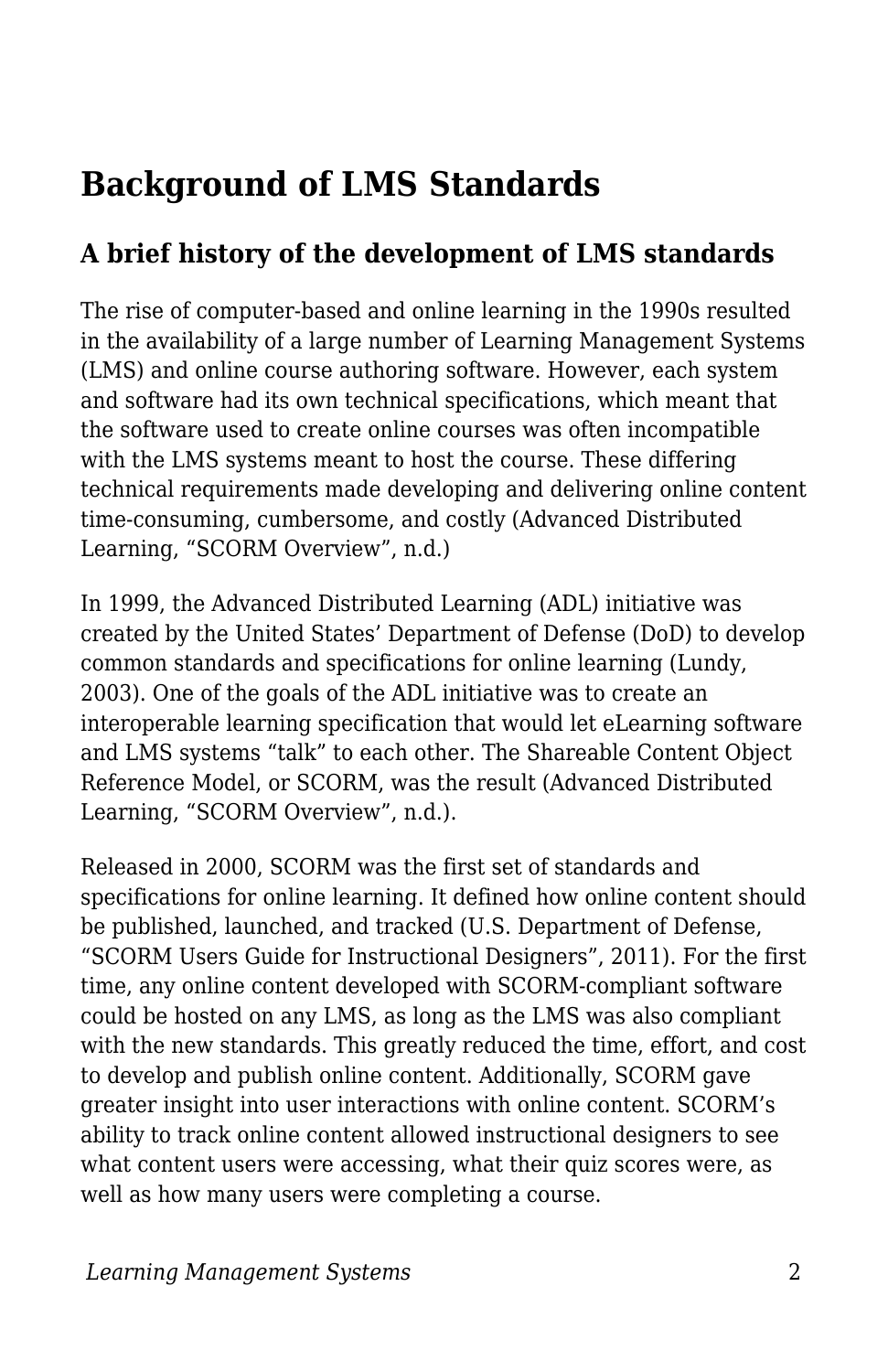However, emerging technologies of mobile learning and cloud computing exposed limitations in the SCORM standard. SCORM was developed for self-paced, asynchronous online learning content that was accessible through an LMS. Such content did not work well on mobile devices, and the demand for learning content that was easily accessible from anywhere and on any device led to the need for a new set of online standards and specifications (Miller, Soh, Riley, & Samal, n.d).

The Experience API, or xAPI, was the result of this second initiative. Created by Project TinCan, the xAPI was designed to meet current and future requirements for online learning ("Project Tin Can Requirements", 2018). Released in 2013, the xAPI allows learning content to be launched from any application, on any device. Additionally, the xAPI tracks any learning-related activity done by a user. These learning experiences can include traditional eLearning courses, as well as informal learning activities, games, simulations, and group-based or social learning.

The xAPI went beyond reporting on test scores and course completions, and gave instructional designers specific, detailed information about what users were doing with learning content. For example, with the xAPI, instructional designers were able to see where in an online course users clicked, what content they are accessing or ignoring, and whether or not users went to a website to get more information after they completed the course.

Unlike SCORM, with xAPI all learning experience data is stored in a Learning Record Store (LRS) instead of an LMS. A growing number of instructional designers used xAPI in developing their courses, and the DoD added the xAPI as an online learning standard in 2017.

Currently, SCORM and xAPI are the two online learning standards recognized by the DoD (U.S. Department of Defense, 2017). As such, SCORM and xAPI have been adopted by the learning industry as the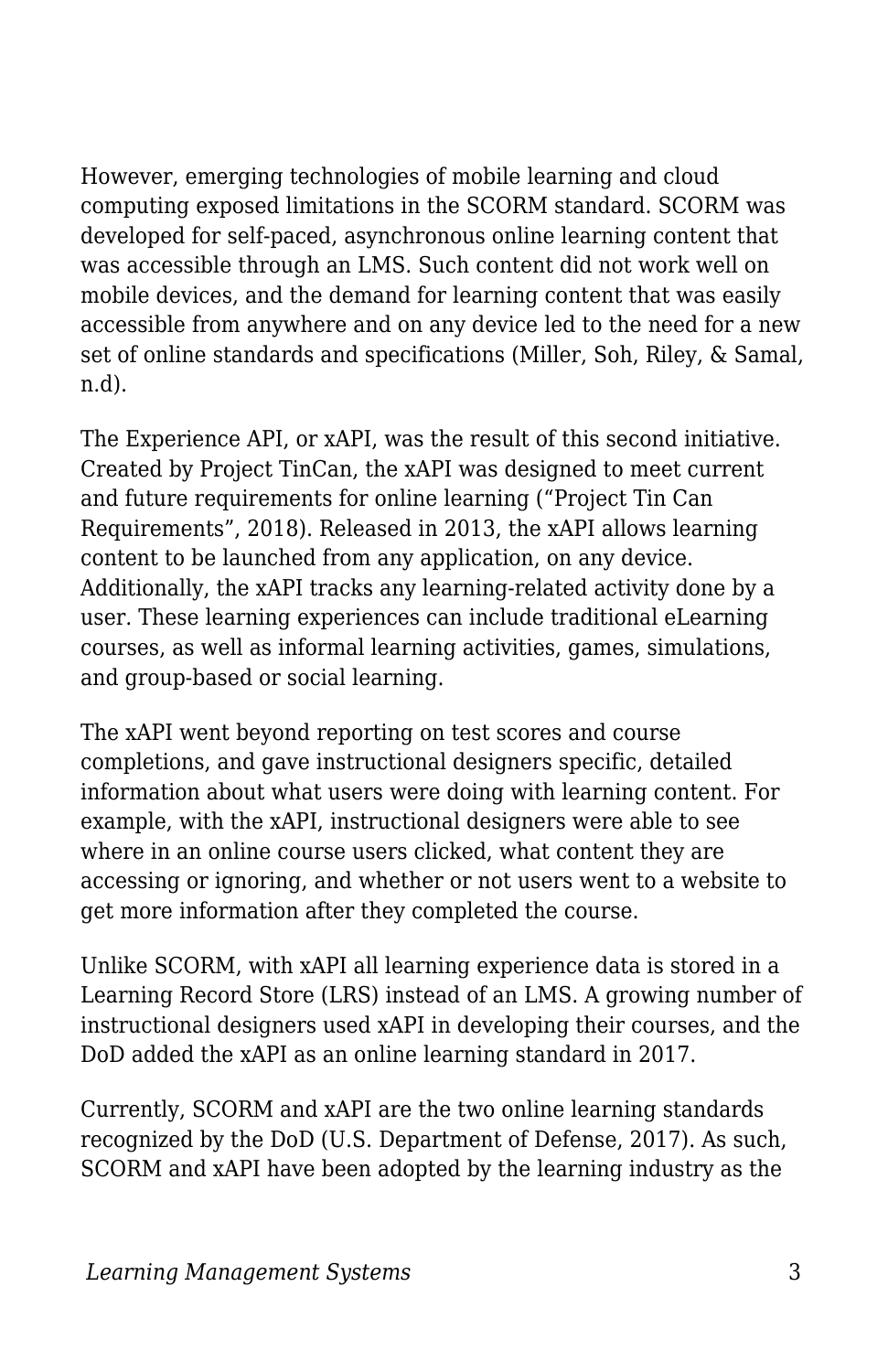standards and specifications to use when developing and deploying any online learning content.

## **What is SCORM?**

SCORM stands for Shareable Content Object Reference Model. SCORM is a standard specification for publishing, launching, and tracking eLearning content such as course completions, quiz and test scores, and the number of pages or slides viewed. SCORM was the first specification developed for eLearning content. It is used to track self-paced, asynchronous eLearning content (Ostyn, 2003).

## **What is xAPI?**

Experience API, or xAPI, is a technical specification for tracking and sending learning statements to an LRS (Learning Record Store). The xAPI specification is the second-generation specification for eLearning content. It focuses on the relationship between the learner and the learning experience, and tracks all components that make up a learning activity. Examples of learning activities that xAPI can track include: games, simulations, real world performance, group work, and traditional eLearning content such as online courses, quizzes, and materials (Torrance, 2016).

## **LMS Standards and Specifications**

Two standards used by Learning Management Systems today are SCORM and xAPI.

### **SCORM**

#### **SCORM Standards**

These explain what SCORM enabled content should do: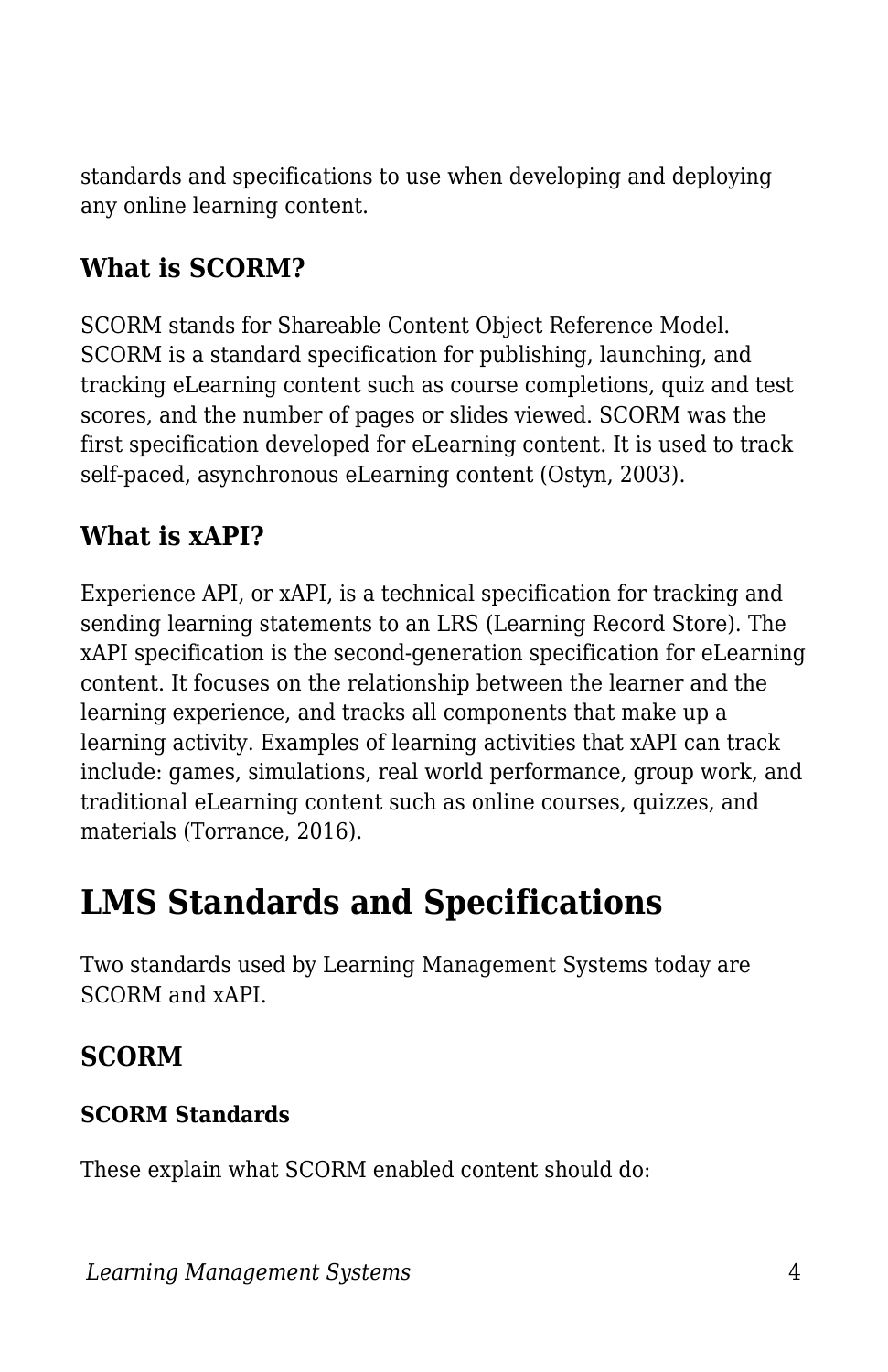- 1. **Be accessible.** All SCORM content can be uploaded to and accessed from any SCORM-compliant LMS that uses the same version of SCORM.
- 2. **Operate in multiple LMS systems.** All SCORM content delivered in one LMS can also be delivered in another LMS, either at the same or different times.
- 3. **Function independently of system or software changes.** Content can be launched despite upgrades to the LMS or content-authoring software.
- 4. **Be re-used or repurposed depending on learning needs.** SCORM content can be used by or altered to fit the needs of different learning audiences.

Source: U.S. Department of Defense, "SCORM Users Guide for Instructional Designers", 2011.

#### **SCORM Specifications**

These are the technical requirements that make SCORM content work with an LMS:

- 1. **Interoperability:** defines how web-based content and LMS systems communicate with each other. SCORM uses a combination of a common data model and application program interface (API) that standardizes communications between learning content and the LMS.
- 2. **Portability:** defines how to package online content for publishing to an LMS. All SCORM content is saved and uploaded to an LMS as a ZIP file.
- 3. **Reusability:** defines how to build lessons, modules, courses, and curricula; and how to attach metadata tags to content. All SCORM content is organized from the smallest learning object (lesson) to the largest (curricula). Metadata tags are added to each piece of content so that the content is easily located and accessed from an LMS.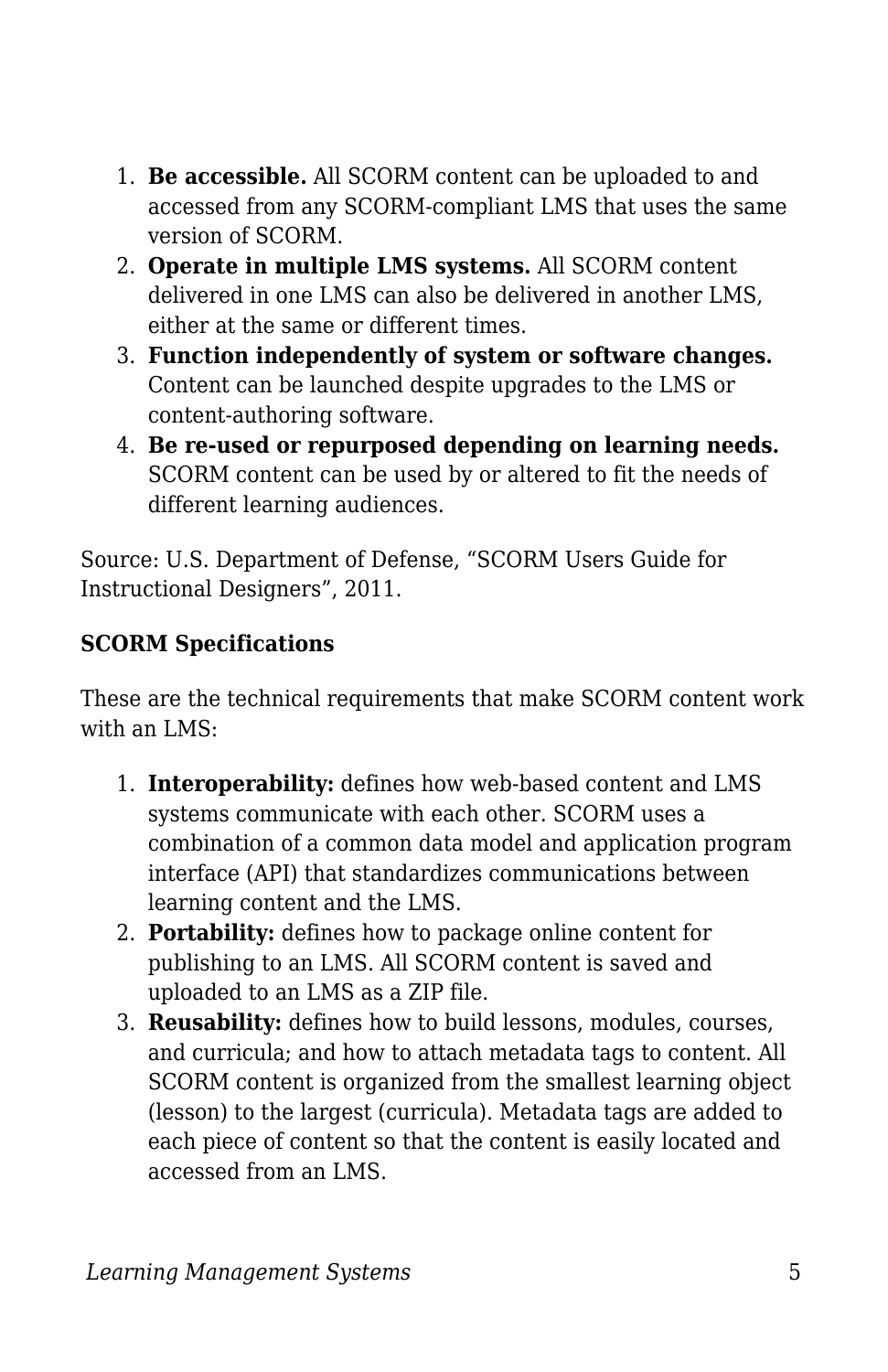4. **Sequencing:** defines how content is delivered to learners through navigation, and how to set the order in which learners receive content. Content can be set so that it is required, optional, or taken in a prescribed order.

Source: Advanced Distributed Learning, "SCORM Overview", n.d.

### **xAPI**

#### **xAPI Standards**

These explain what xAPI enabled content should do:

- 1. **Access eLearning content using modern technology devices.** This includes desktop computers and mobile devices such as tablets and phones.
- 2. **Track and report any learning experience.** Learning experiences range from test scores, to downloading documents, or even visiting a museum exhibit.
- 3. **Launch content, and send and retrieve eLearning data** without an LMS. xAPI uses JavaScript Object Notation (JSON), a common computer programming language, to execute commands and track data. All data is stored in an LRS.
- 4. **Adaptable for current and future learning performance needs.** With a common programming language that can be enabled to track nearly every learning experience taken both online and offline by learners, xAPI-enabled content can be adjusted to meet changing learning needs.

Source: Rustici Software, "Project Tin Can Requirements", 2018.

#### **xAPI Specifications**

These are the technical requirements that make xAPI content work:

1. An LRS must meet three levels of compliance to work with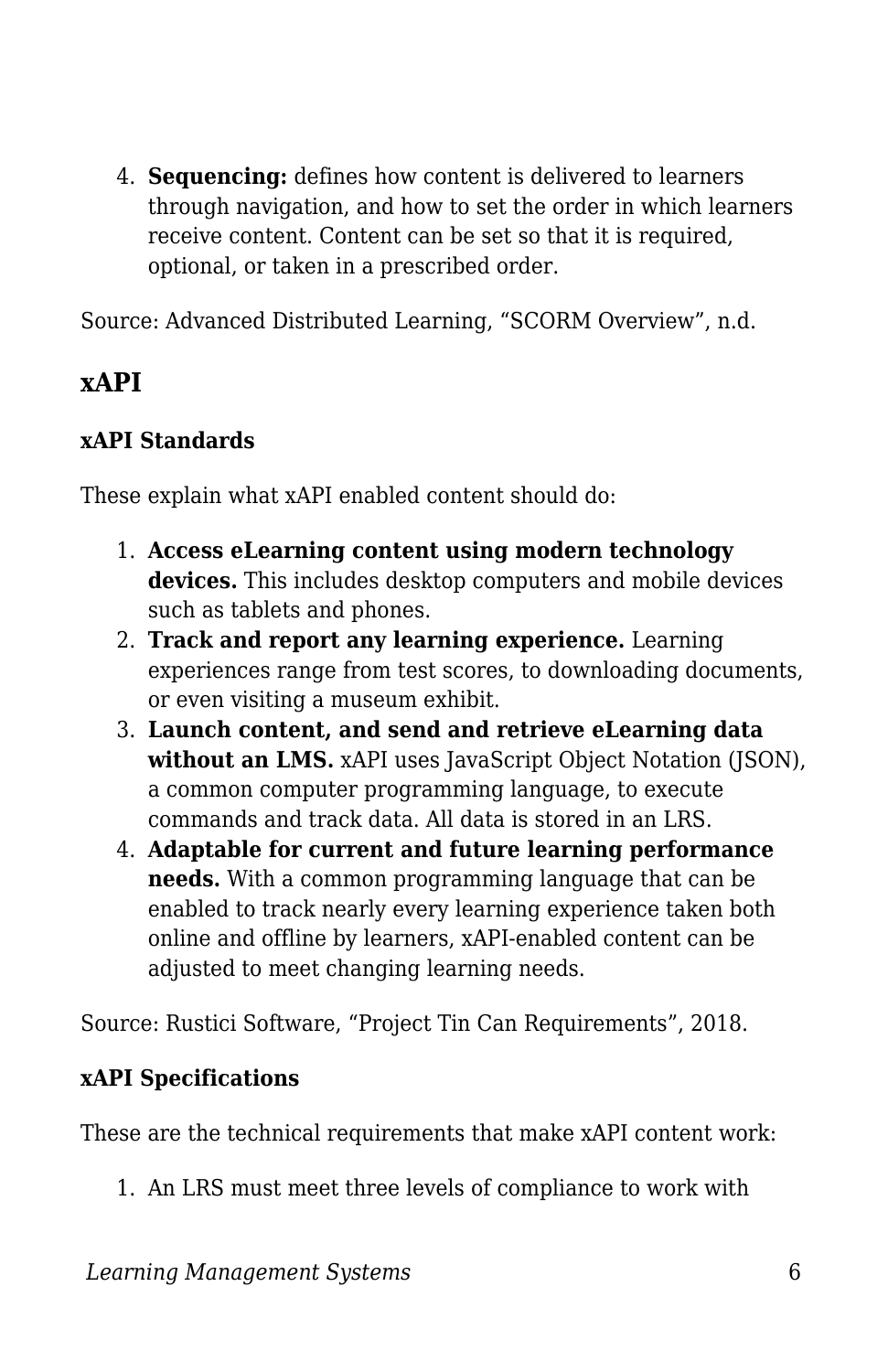xAPI:

- **MUST** requirements are absolute; if a service or system does not meet this requirement they will not work with xAPI.
- **SHOULD** are recommended requirements for systems to work with xAPI; an LRS does not have to include these requirements to work with xAPI.
- **MAY** are optional requirements; an LRS does not have to include these requirements to work with xAPI (Bradner, 1997).

Example:

- The LRS MUST reject requests to store Statements that contain malformed signatures, with 400 Bad Request (Creighton et al., 2017).
- An LRS SHOULD include a message in the response of a rejected statement. (Creighton et al., 2017)
- An LRS MAY reject (batches of) Statements that are larger than the LRS is configured to allow (Downes, Johnson, Yang, & Richard, 2017).
- 1. **JSON:** xAPI uses the JSON programming language to write the statements that are used to gather data about the learner's experience (Downes, Johnson, Haag, Yang, Castro, & O'Connell, 2017). JSON is a common language that works with the majority of computer programs.

#### **Figure 1**

*JSON Example*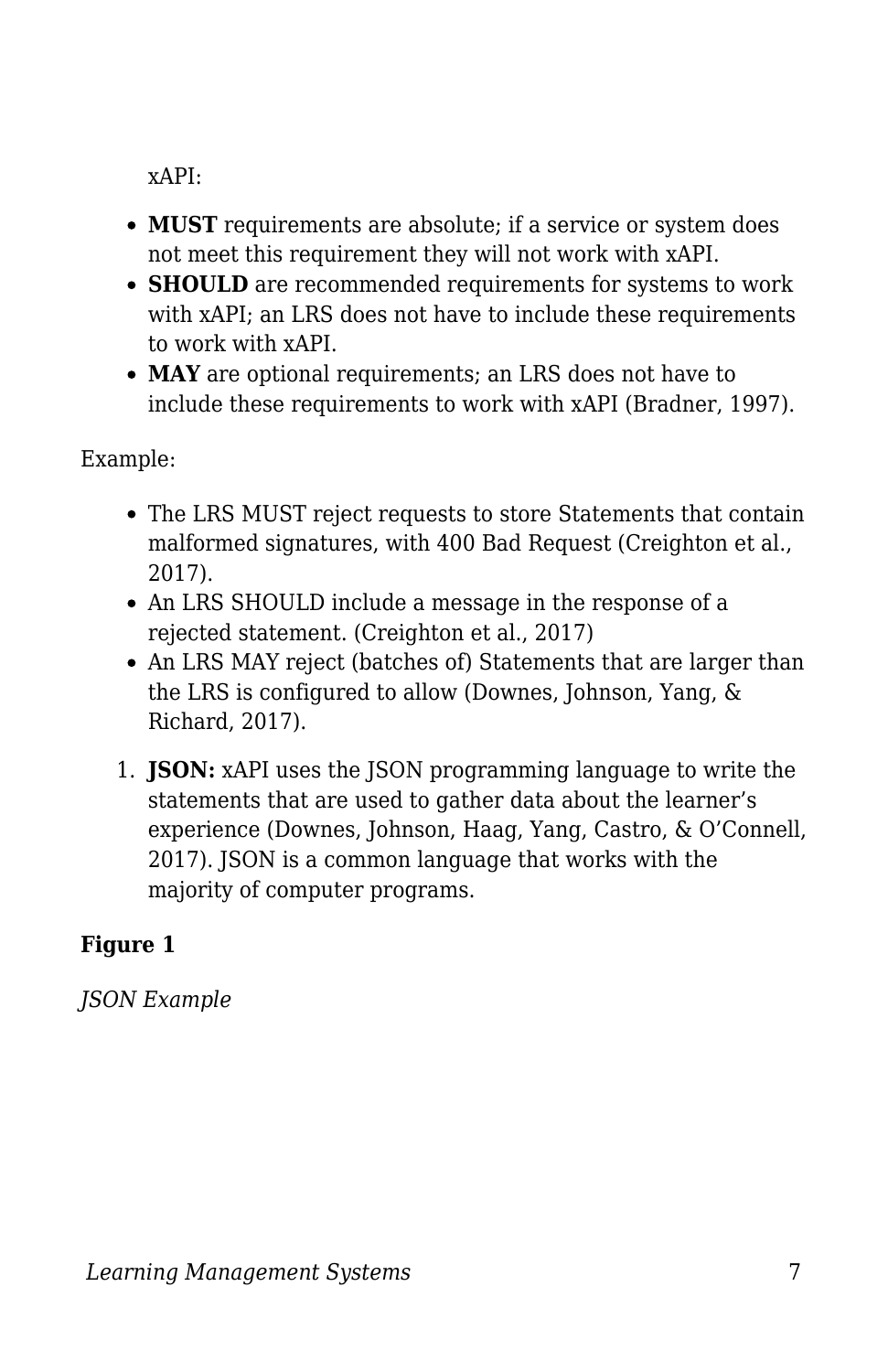```
ŧ
    "actor":
        "mbox": "mailto:janedoe@example.com",
        "name": "Jane Doe",
        "objectType": "Agent"
F
```
- 1. **xAPI statements:** Statements are used to gather data about a user's learning experience. Statements must follow a basic format of actor-verb-object, such as "Learner did activity" ("Parts of an xAPI Statement", 2018). For example, a xAPI statement may look like, "Mary experienced Skydiving 101 Intro Course".
	- **Actor:** describes who is doing the activity. This field contains the learner's name and an email address. An email address helps to tell learners with the same or similar names apart, so instructional designers can track the right data for the right learner ("Parts of an xAPI Statement", 2018).
	- **Verb:** describes the action of the learning experience. Some verbs used in xAPI statements include: experienced, completed, and answered. A registry of all verbs used in xAPI statements is available online at the Experience API Registry ("The Experience API Registry", 2018).
	- **Object:** describes the learning activity that is taking place. Activities can be anything from an online course to skydiving. The type of activity is described in the Object Type sub-field. Each activity has a unique identifier, so that the right activity is tracked and not confused with a similar activity ("Parts of an xAPI Statement", 2018).

xAPI statements can include additional fields, such as Results or Attachments, to gather more information about the learning experience. However, all statements must include an actor, a verb, and an object to work.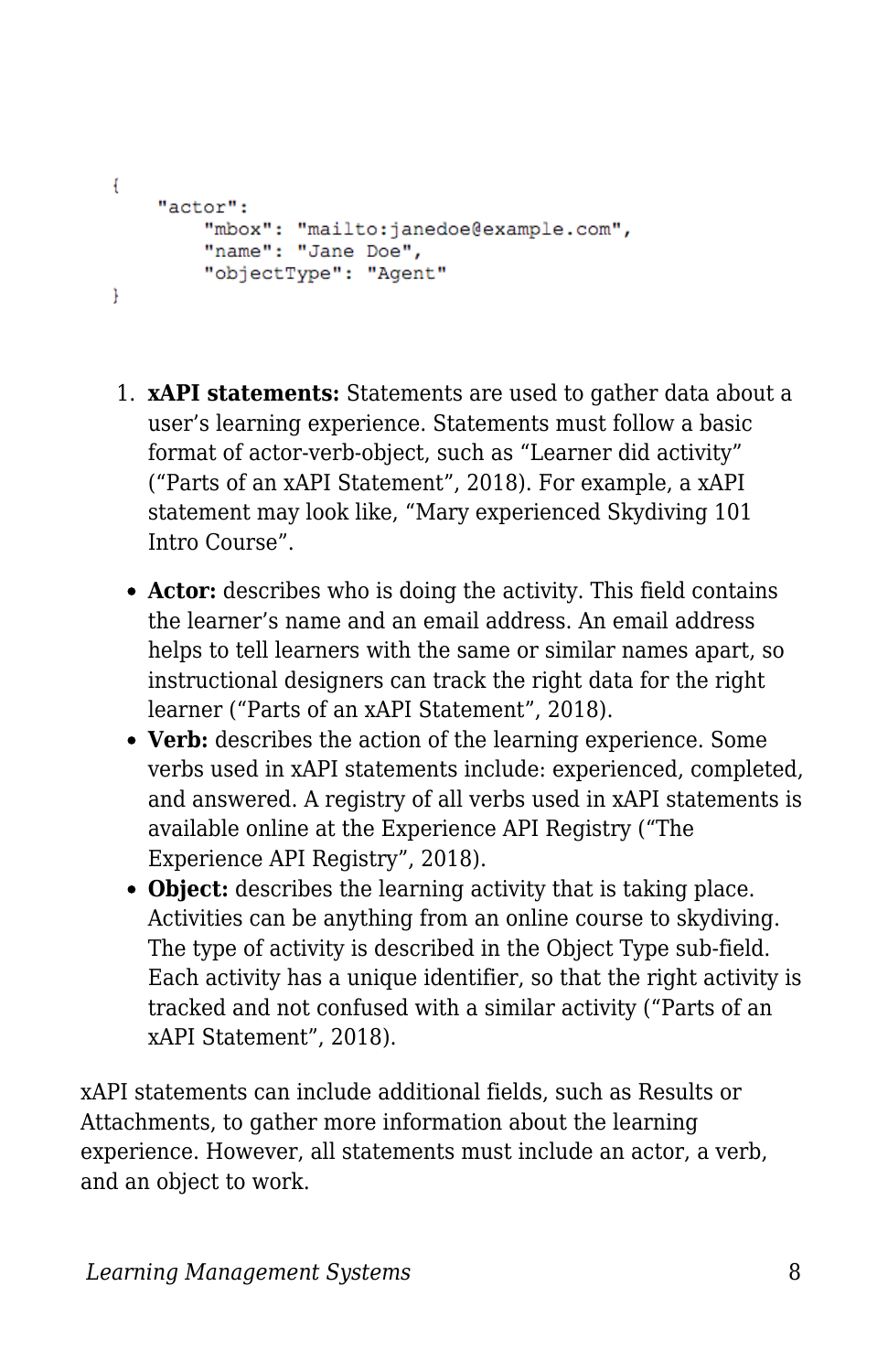#### **Figure 2**

*Example of Actor-Verb-Object xAPI statement*



### **Similarities and Differences Between SCORM and xAPI**

At first glance, SCORM and xAPI appear to be the same: instructional designers use both standards to develop their online learning content, and both standards achieve the same goal of making content available to learners. However, the method of content delivery, and what they can track about content is what sets SCORM and xAPI apart from each other.

#### **Similarities**

*Content development:* Both SCORM and xAPI drastically reduce the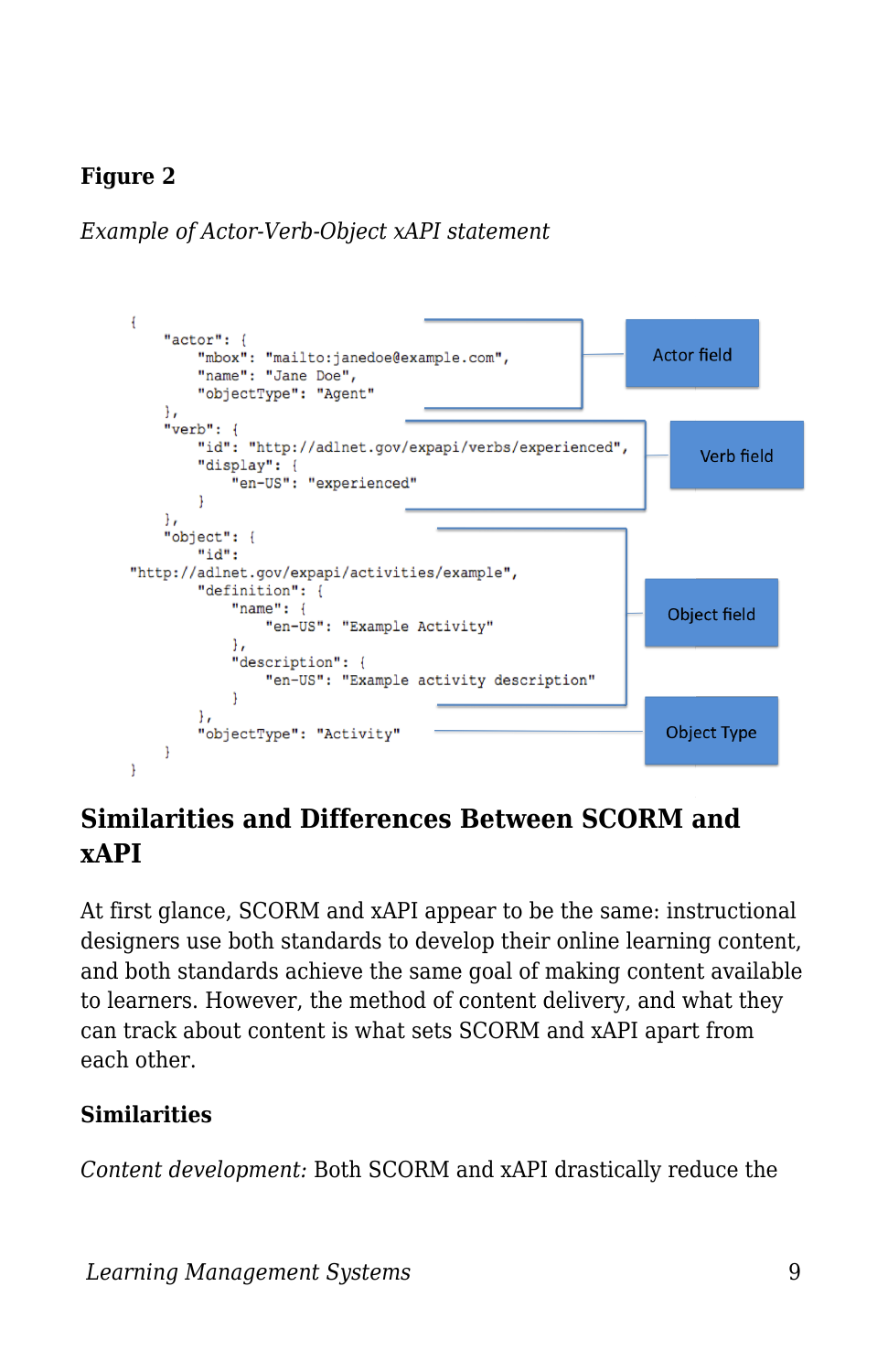time needed to develop learning content. The specifications for both standards clarified how learning content should be built and packaged (Advanced Distributed Learning, "SCORM Overview", n.d.; Rustici Software, "Project Tin Can Requirements", 2018). Additionally, most content authoring software, such as Articulate Storyline and Captivate, are compatible with both SCORM and xAPI. This means that instructional designers don't have to worry about the technical requirements of SCORM and xAPI, and can instead focus on developing the actual learning content.

*Accessible and reusable:* Both standards allow learners to easily access compatible learning content. This means that learners can locate, launch, and revisit content made with SCORM and xAPI. Both standards also ensure that content is reusable. SCORM or xAPIcompatible learning content can be uploaded to multiple LMS's or systems. Additionally, content is not affected by software and system updates (Advanced Distributed Learning, "SCORM Overview", n.d.; Rustici Software, "Project Tin Can Requirements", 2018).

#### **Differences**

*System requirements:* SCORM and xAPI have very different technical requirements to deliver learning content. SCORM-packaged content must be uploaded to an LMS in order to work; otherwise learners cannot access the content. Additionally, all SCORM content needs to be sent to and retrieved from an LMS, using an Internet connection; SCORM does not work offline (Nguyen, 2017). xAPI-enabled content does not need an LMS, or even an Internet connection, to be delivered to learners. Although it can work with an LMS, xAPI only requires an LRS to store activity statements (Anderson, 2017).

*Mobile compatibility:* SCORM content does not work well on mobile devices, although improvements with mobile compatibility are being made. Unlike SCORM, xAPI-enabled content does work on mobile devices (Nguyen, 2017).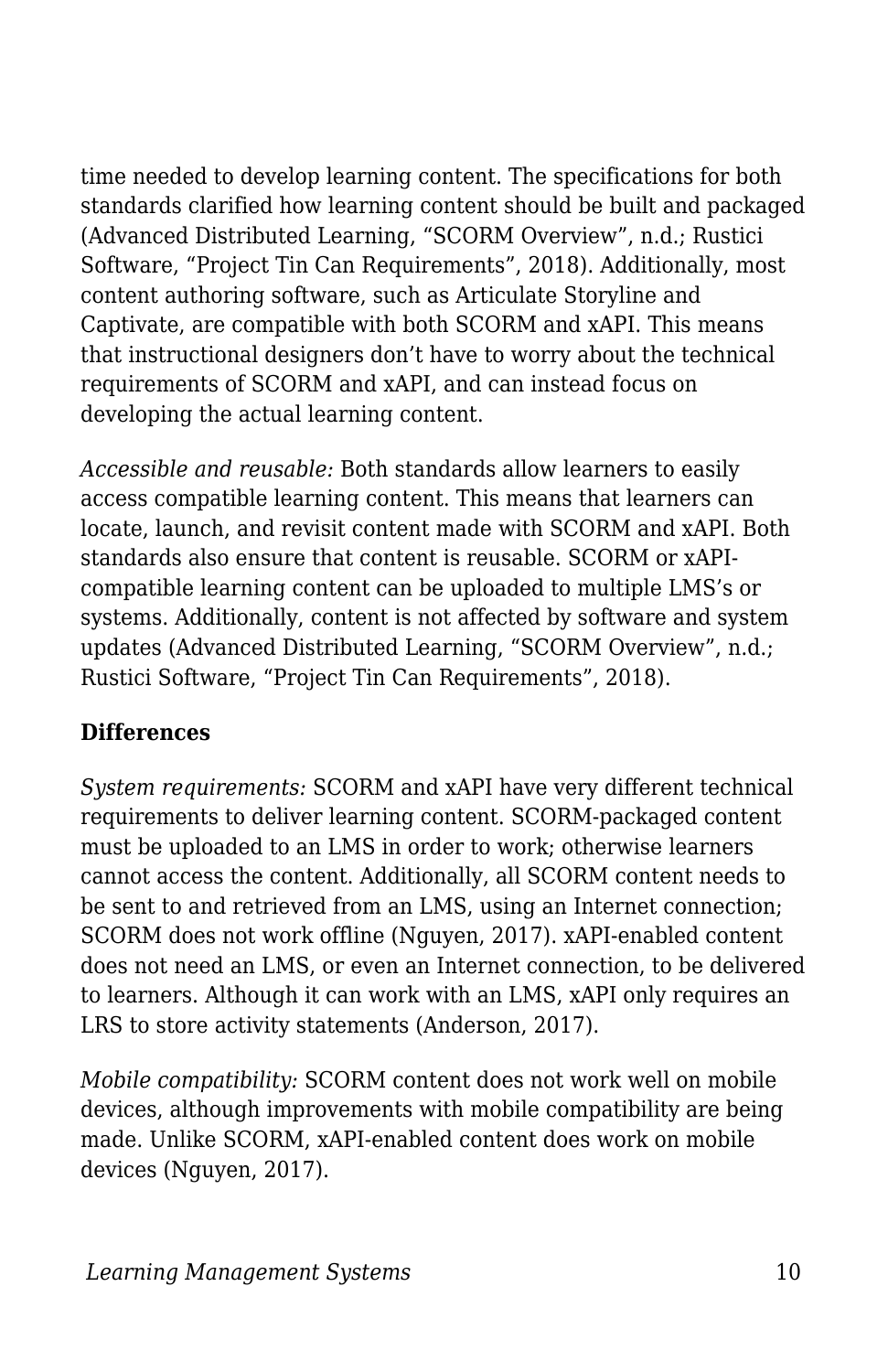*Content format:* Because of its specifications, SCORM content must be defined as a lesson, course, or curricula (Advanced Distributed Learning, "SCORM Overview", n.d.). Learning content that falls outside of these parameters either does not work with SCORM, or must be re-purposed to fit one of SCORM's content formats. xAPI does not define content, but rather the learner experiences or activities that occur (Torrance, 2016). Any type of content can be enabled with xAPI, including eLearning courses, group activities, or simulations.

*Tracking and reporting:* SCORM is able to track different information, depending on what version is used. There were earlier versions of SCORM, but only SCORM 1.2 and SCORM 2004 are in use today. SCORM 1.2 tracks quiz and test scores, as well as the number of slides viewed. This version reports whether or not a learner completed the content. SCORM 2004 dives deeper, and tracks the response on individual quiz and test questions (Rustici, "SCORM Versions – an eLearning Standards Roadmap", 2009). Detailed score reports let instructional designers know exactly what questions are being missed. This can provide insight into improving the assessment, or whether additional training on a particular topic is needed.

xAPI can track almost anything: quiz and test scores, completion status, what buttons or links learners clicked on, what materials or websites they viewed, and more. The drawback with xAPI is that since learning is often unpredictable, learning experiences can be missed, giving the instructional designer an incomplete picture of the learning event.

Refer to Table 1 for more information about the requirements and capabilities of the current versions of SCORM and xAPI.

#### **Table 1**

*What SCORM and xAPI Can Do*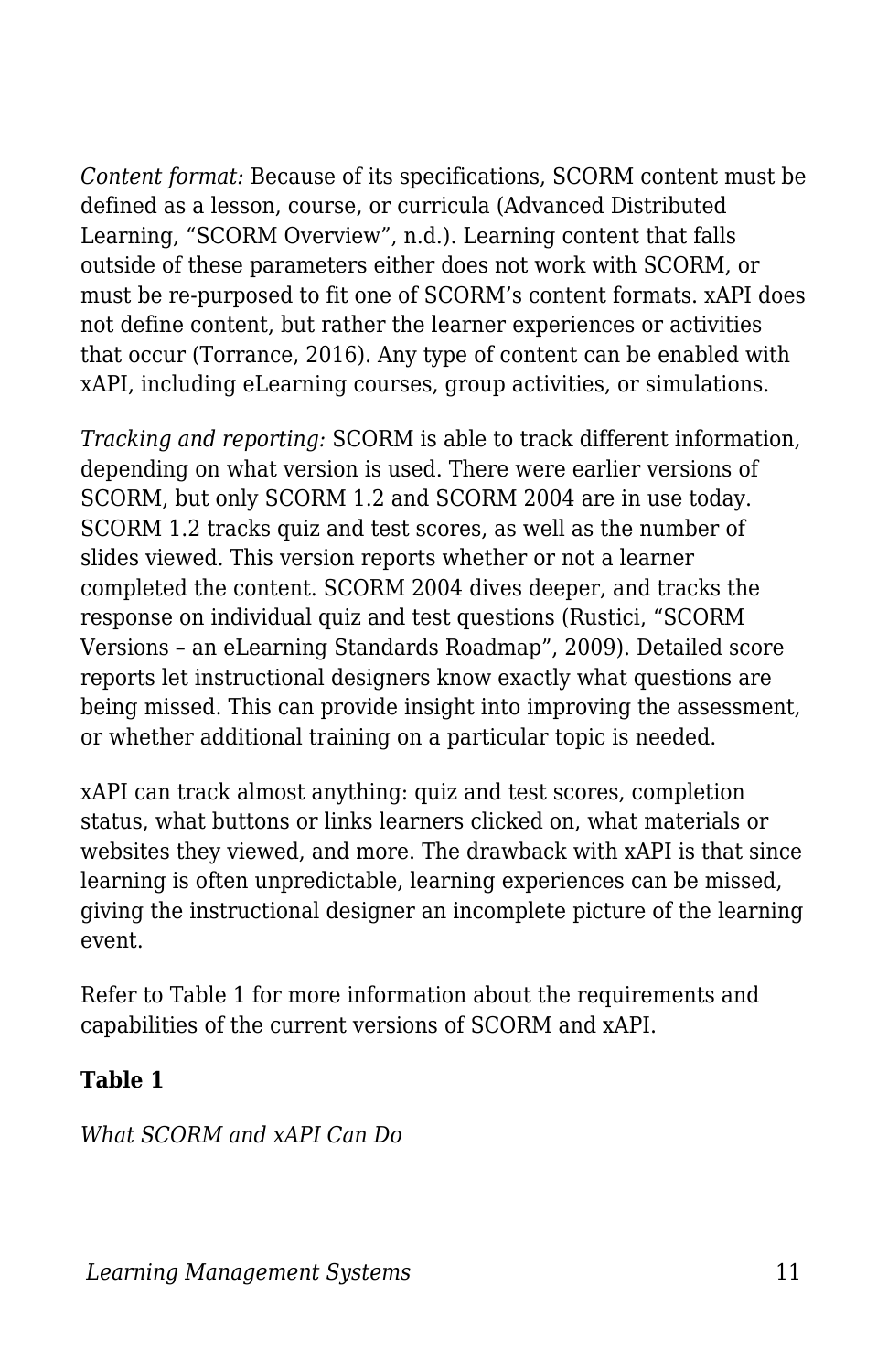| <b>Version</b>       | <b>Release</b><br><b>Date</b> | Web<br><b>Browser</b><br>Needed? | <b>LMS</b><br>needed? | <b>Cross-Domain</b><br><b>Functional?</b> | Tracking &<br>Reporting                                                                                                                                                                                     | <b>Works</b><br>on<br>Mobile Use?<br><b>Device</b> | In  |
|----------------------|-------------------------------|----------------------------------|-----------------------|-------------------------------------------|-------------------------------------------------------------------------------------------------------------------------------------------------------------------------------------------------------------|----------------------------------------------------|-----|
| <b>SCORM</b><br>1.2  | 2001                          | Yes                              | Yes                   | No                                        | • Course<br>completions<br>• Slides viewed<br>• Quiz and test<br>scores                                                                                                                                     | No                                                 | Yes |
| <b>SCORM</b><br>2004 | 2004                          | Yes                              | Yes                   | No                                        | • Course<br>completions<br>• Slides viewed<br>• Quiz and test<br>scores<br>Correct/incorrect<br>question choices                                                                                            | No                                                 | Yes |
| xAPI                 | 2013                          | No                               | N <sub>0</sub>        | Yes                                       | • Course<br>completions,<br>quiz and test<br>scores<br>Correct/incorrect<br>question choices<br>• Buttons clicked<br><sub>on</sub><br>• Materials<br>accessed<br>• Sites visited<br>• Offline<br>activities | Yes                                                | Yes |

Source: Rustici, "SCORM Versions – an eLearning Standards Roadmap", 2009.

## **Application of Current Standards with LMS**

### **How it Works: SCORM and the LMS**

Online courseware authoring tools, such as Articulate Storyline and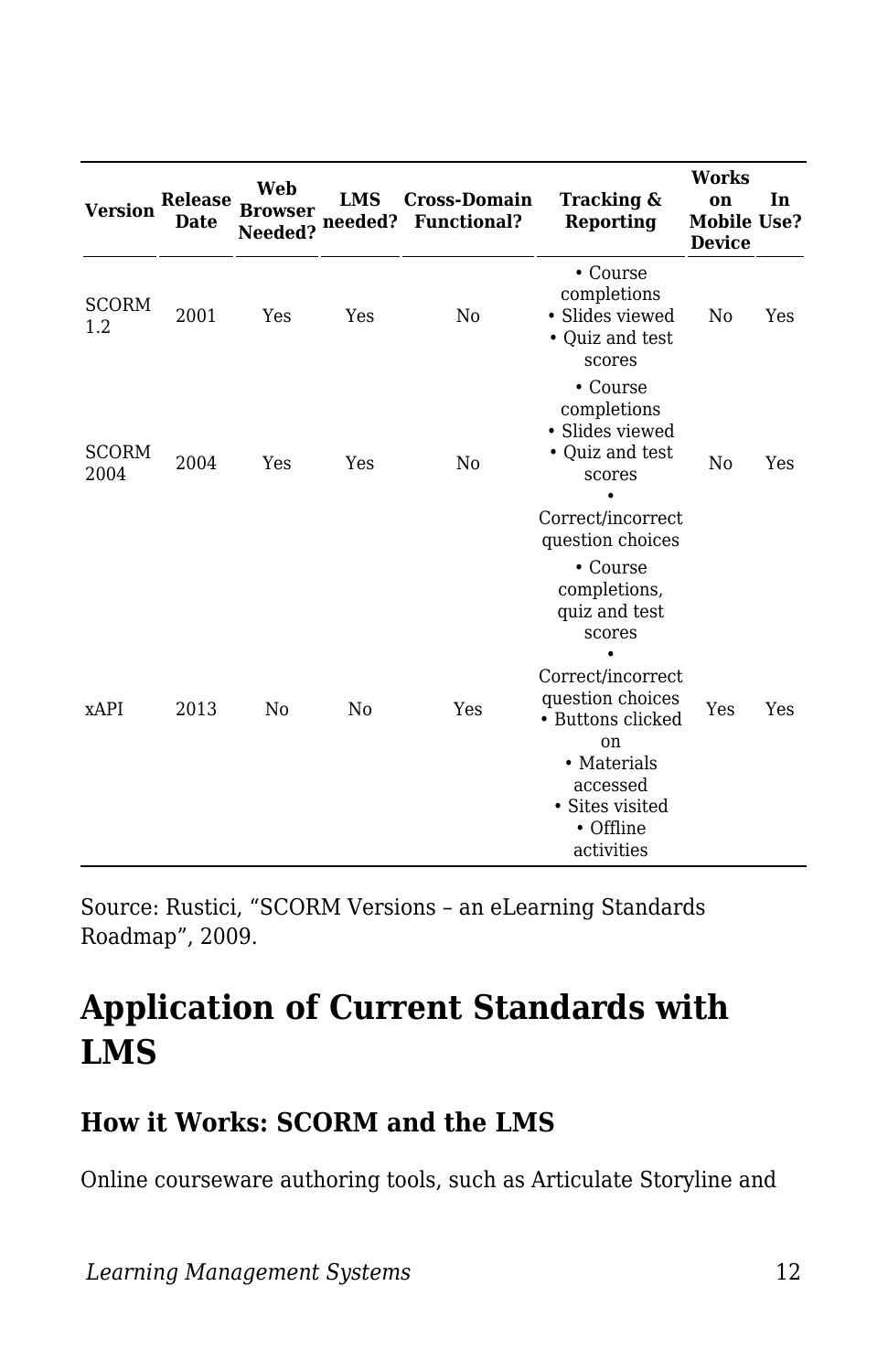Captivate, simplify publishing and uploading learning content to an LMS. When the content is ready to be published to an LMS, the authoring tool will package the content in a SCORM wrapper. A SCORM wrapper is a set of files that make it possible for a SCORMcompliant LMS and any digital content to communicate back and forth (Johnson, 2011).

#### **Figure 3**



| Name             | Type                         |
|------------------|------------------------------|
| html5            | File folder                  |
| Ims              | File folder                  |
| mobile           | File folder                  |
| story_content    | File folder                  |
| adlcp_rootv1p2   | XSD File                     |
| ims_xml          | <b>XSD File</b>              |
| imscp_rootv1p1p2 | <b>XSD File</b>              |
| imsmanifest      | <b>XML</b> Document          |
| imsmd_rootv1p2p1 | <b>XSD File</b>              |
| index Ims        | <b>Firefox HTML Document</b> |
| index_lms_html5  | <b>Firefox HTML Document</b> |
| meta             | <b>XML</b> Document          |
| story            | <b>Firefox HTML Document</b> |
| story_html5      | <b>Firefox HTML Document</b> |

Next, the content is uploaded to an LMS. The LMS will host the content and make it available for learners to download. When a learner launches the content, the LMS uses the SCORM wrapper files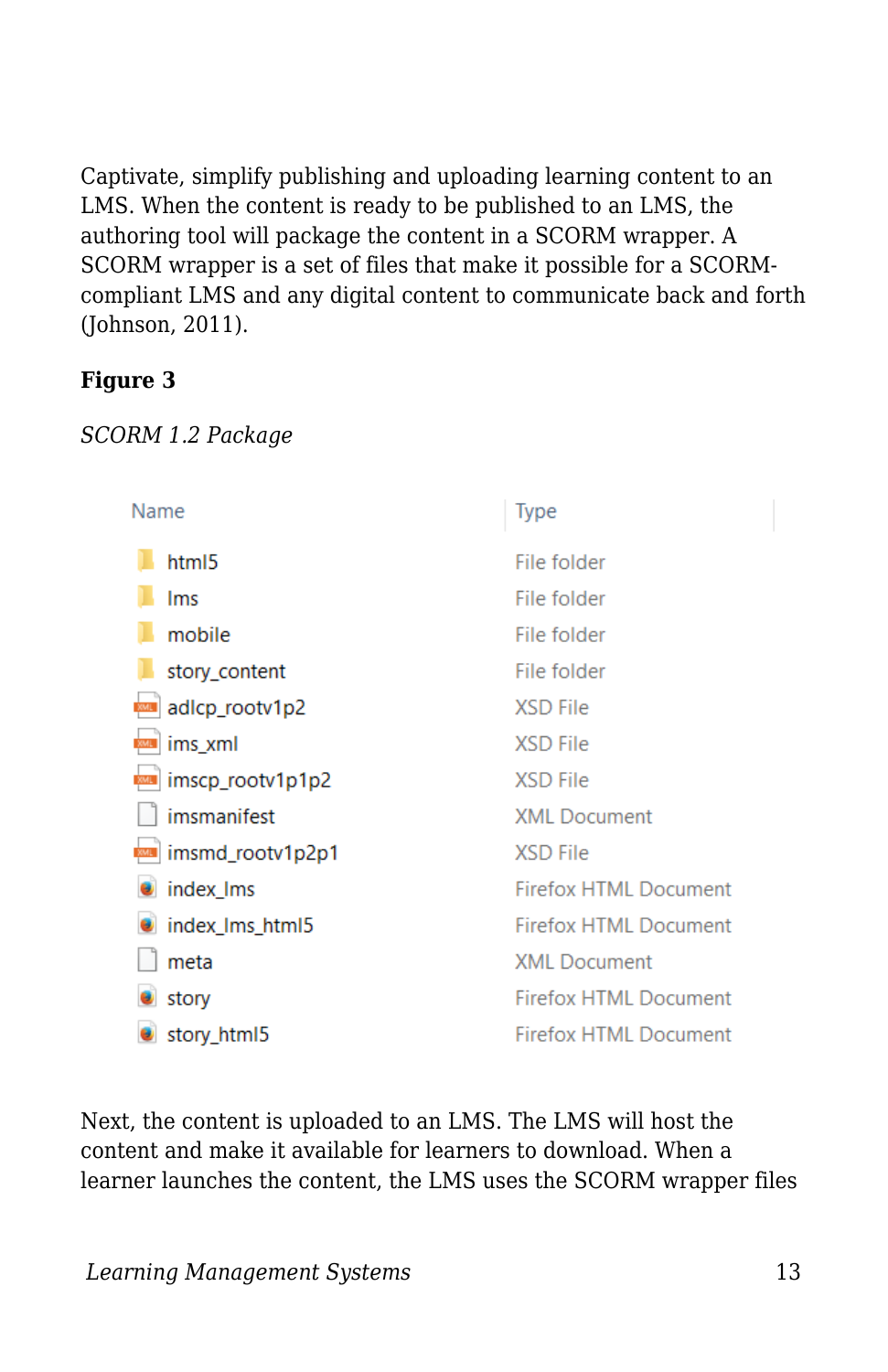to track the learner's progress. Data from the learning content is reported back to the LMS, where it is logged and stored. When a learner finishes the learning content, a completion status and any quiz scores are reported back to the LMS.

SCORM is able to track and report on the following:

- Number of slides viewed
- Completion status
- Quiz scores
- Quiz questions answered (SCORM 2004 only)

The below graphic visualizes how SCORM-enabled content works with an LMS.

#### **Figure 4**

*SCORM and the LMS*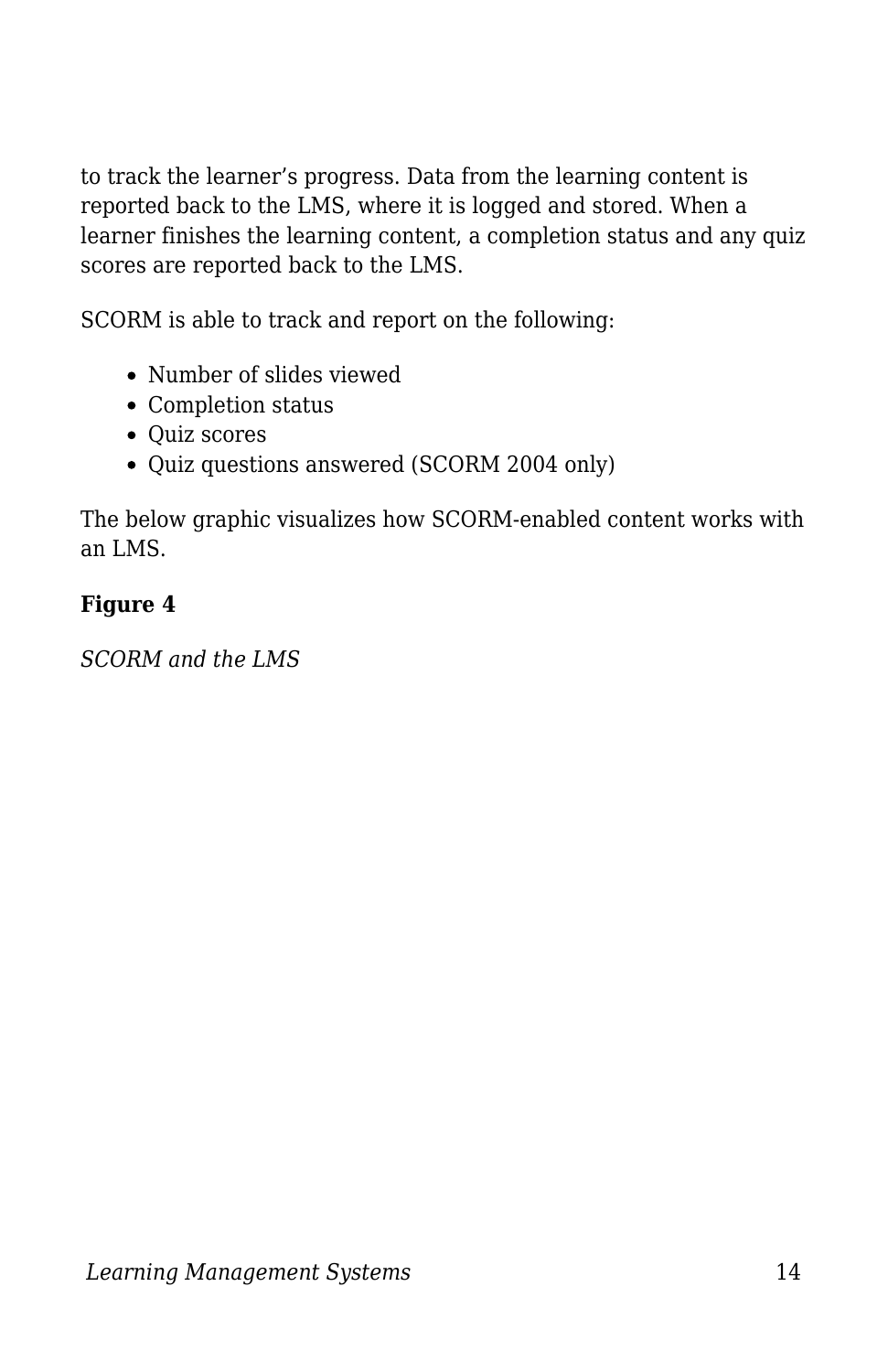#### **SCORM and the LMS**

web-based learning content



## **SCORM: Advantages and Disadvantages**

#### **Advantages**

- Easy to migrate courses between different LMS systems.
- Easily reuse course content in any LMS.
- Manage, track and report content from a single host.

#### **Disadvantages**

- Static content, such as documents, videos or website links, do not work well in LMS systems.
- SCORM is limited in what type of user activities in can track and report on.
- Does not work well on mobile devices.

*Learning Management Systems* 15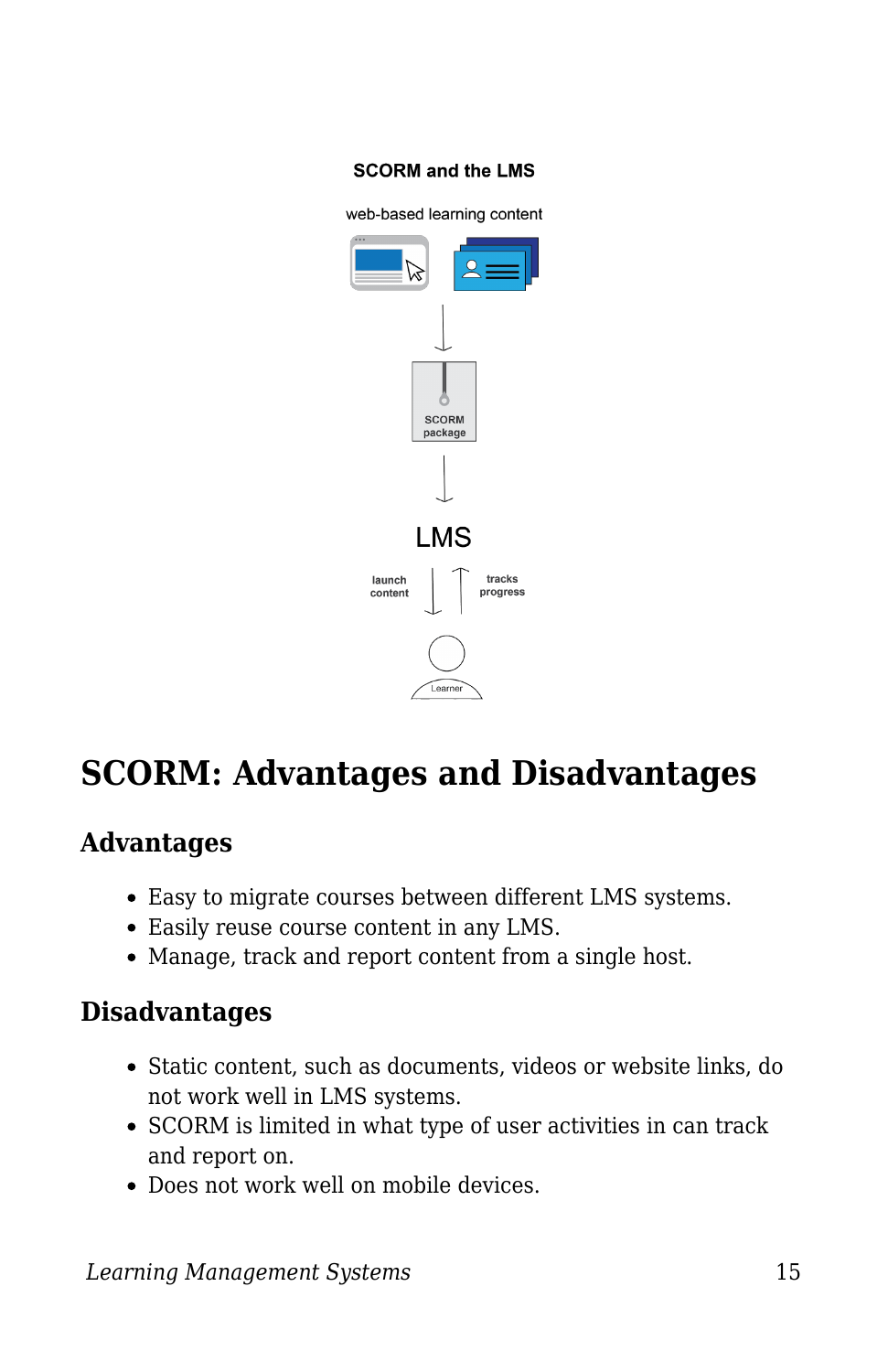## **How it Works: xAPI**

xAPI tracks formal and informal learning as it happens. This can be done online or offline, and so an LMS is not always needed for xAPI content to work; only xAPI statements and an LRS are required.

First, xAPI statements are attached to learning content. The xAPI statements track specific actions or activities that a learner may experience. The learning content is then hosted online, in the Cloud or in an LMS that has an LRS. Each time a learner accesses content or does an activity that has a xAPI statement attached to it, the statement is triggered and is sent to the LRS for storage. The LRS then aggregates all of the learner's activity statement data into a format that is easy to understand.

xAPI tracks and reports on the following:

- Quiz scores
- Quiz questions answered
- Completion status
- Online learning activities (elearning courses, simulations, websites visited)
- Offline learning activities (learning content accessed on mobile devices)
- Social learning activities (games, online forums, group discussions)
- Videos watched
- Documents downloaded or read

#### **Figure 5**

*xAPI and the LMS*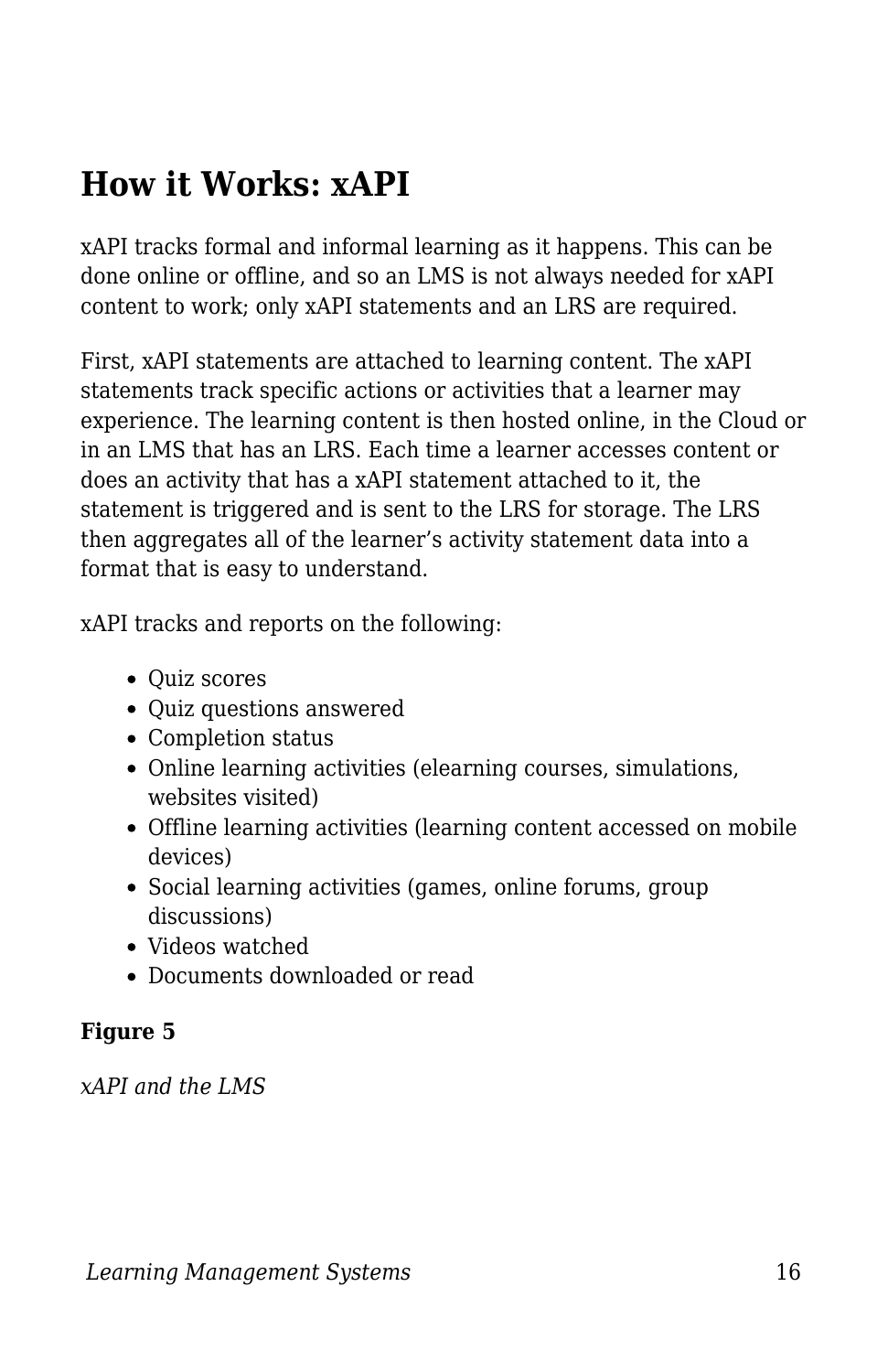

## **xAPI: Advantages and Disadvantages**

#### **Advantages**

- An LMS is not needed to launch or store content.
- Gather detailed data about learning experiences.
- Works with social and mobile technologies.

### **Disadvantages**

- Need basic knowledge of JavaScript to implement.
- Need an LRS to store xAPI statement data.
- Few defined best practices on how to use xAPI.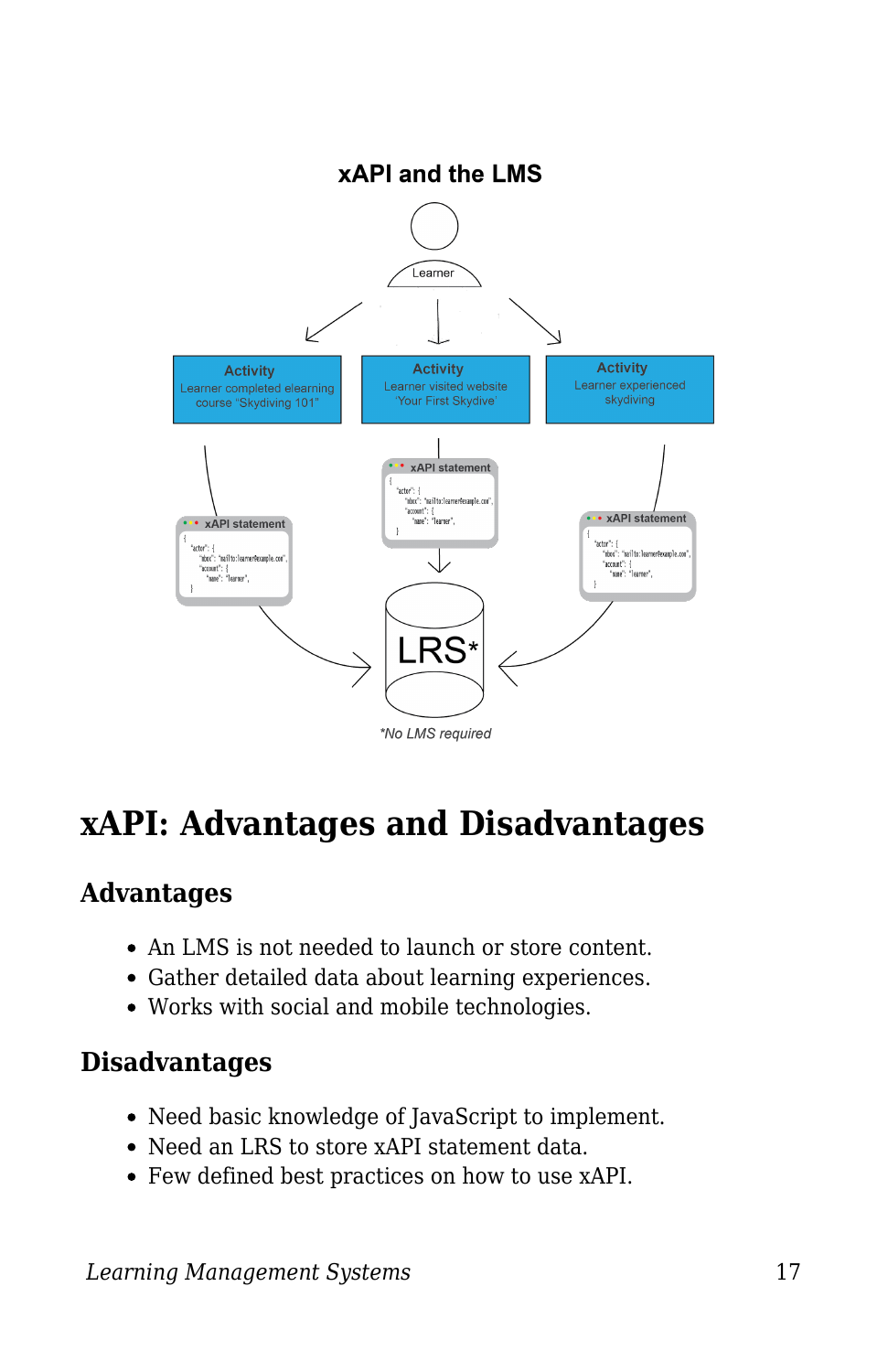## **Which should you use: SCORM or xAPI?**

There are three things instructional designers should consider when deciding between SCORM and xAPI to create learning content: *Will the content work without an LMS? What information needs to be tracked? and How will the content be used?*

*Will the content work without an LMS?*

If an LMS is needed to launch and store learning content, use SCORM to create the content. Although xAPI-created content can also be stored on an LMS, it can be hosted elsewhere. However, SCORMcreated content will not work without an LMS.

*What information needs to be tracked?*

Deciding which standard to use depends largely on what data should be tracked. SCORM will only track data related to the learning content, such as course completions, the number of slides viewed, and quiz or test scores. xAPI tracks data about learning activities, such as what the learner is doing with the content, where they accessed it, and what the learner did both online and offline.

When it comes to deciding what data to track, instructional designers should approach this in two ways: first, decide what information is essential to collect. Then, determine what information is not essential, but would be nice to have. Instructional designers should use the answers to these two questions as guides in selecting SCORM or xAPI to create their content.

#### *How will the content be used?*

Will the learners be taking an online course or an instructor-led training? Will they need to access the content on a computer or a mobile device? Knowing how the intended audience will use the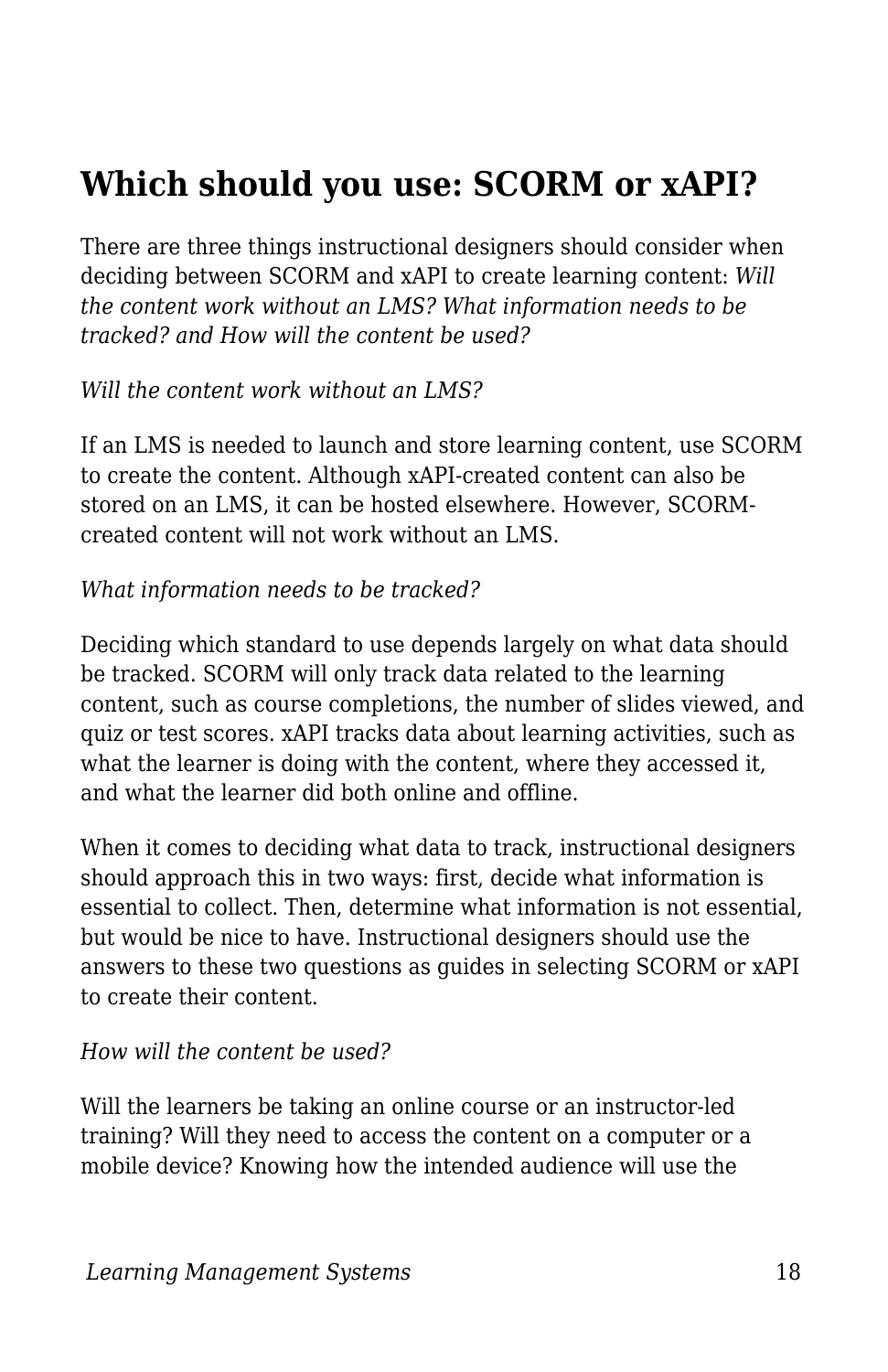content is important when deciding which standard to use. SCORM works best with online, asynchronous content that is accessed through a desktop computer. xAPI works best when learners need to connect online and offline learning activities, or when they need to use multiple systems that support xAPI, such as social media sites and other learning platforms (Martin, 2018).

It is important to note that each project or set of learning content has different needs. What worked for one project or set of content may not work for another. Before content is created, instructional designers must carefully consider how their content will function with an LMS, what the data needs are, and how learners will interact with the content in order to determine whether SCORM or xAPI is the best standard to use. Thinking ahead clarifies content needs, saves development time, and minimizes the potential for content redesign.

## **Impact of Current Standards on the LMS**

## **The Traditional LMS**

SCORM has been the cornerstone of the traditional LMS for nearly 20 years. Developed at a time when learning content was beginning to move online, SCORM bridged the gap between content development and its online administration. SCORM's standards of content interoperability, packaging, organization, and delivery, are reflected in the traditional LMS's focus on content management.

Traditional LMS systems view learning management as a means of keeping track of data about the learning content. This is not surprising, since these systems are fully compliant with the deeply content-centered SCORM standard. In traditional LMS systems, learning is not distinguished from information or data (Alavi & Leidner, 1999). Instead, traditional LMS systems serve specific requirements for managing online courseware assets, tracking results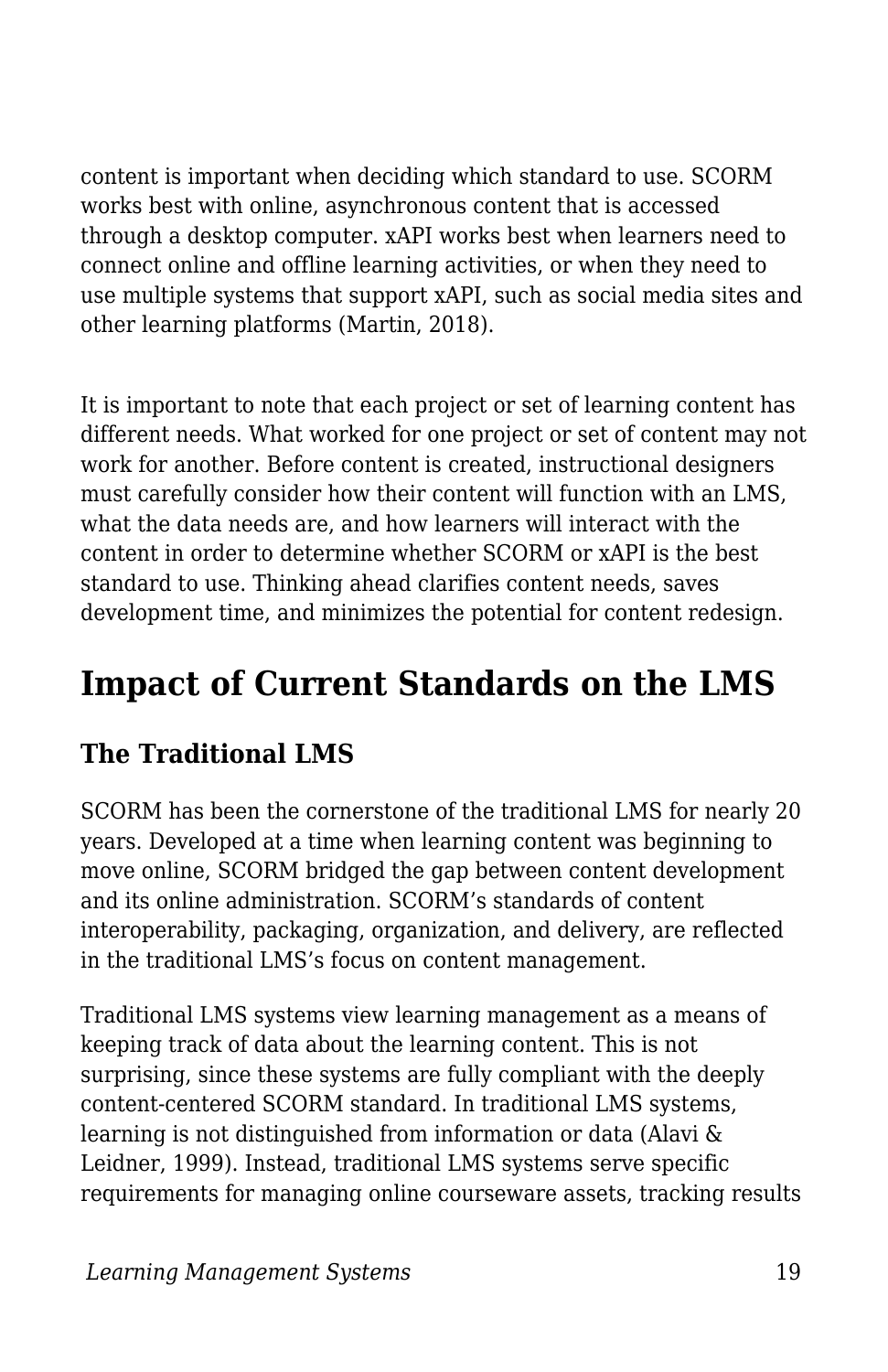of student tests and content completion, and making sure that the content used to represent the course itself is accurate and available on demand (Davis, Carmean, & Wagner, 2009).

Each of these primary functions of the traditional LMS is reflected in the SCORM standard: SCORM defines how to publish, organize, and deliver online learning content; it specifies what components are tracked and reported; and it sets guidelines for content accessibility and reusability across multiple systems and software. Many of the traditional LMS's functions and features are driven by the SCORM standards.

Traditional LMS systems give instructional designers insight into content-related data. With SCORM, an LMS is able to track and report on what content is being accessed by learners; how many slides they are viewing, or what their test scores were; and what progress learners have made in a course or curriculum. This data helps instructional designers make decisions about how to structure online learning content in the LMS. For example, should the content be in one course, or multiple courses? Should these courses be part of a curriculum? Should the courses standalone?

SCORM data also helps instructional designers decide how the LMS should track content. For example, should there be a graded assessment? Or can the learner get what they need from the content by going through a required number of slides?

Nearly every LMS in use today follows the SCORM standard (The eLearning Industry, "SCORM 1.2 Compliant Learning Management Systems", 2018). Instructional designers are familiar with SCORM, and it is well implemented across LMS systems and supported software. However, SCORM presents only a partial picture of the entire learning experience. Content and its related data are no longer sufficient to meet the needs of emerging technologies and those of learners who are used to a more robust and responsive online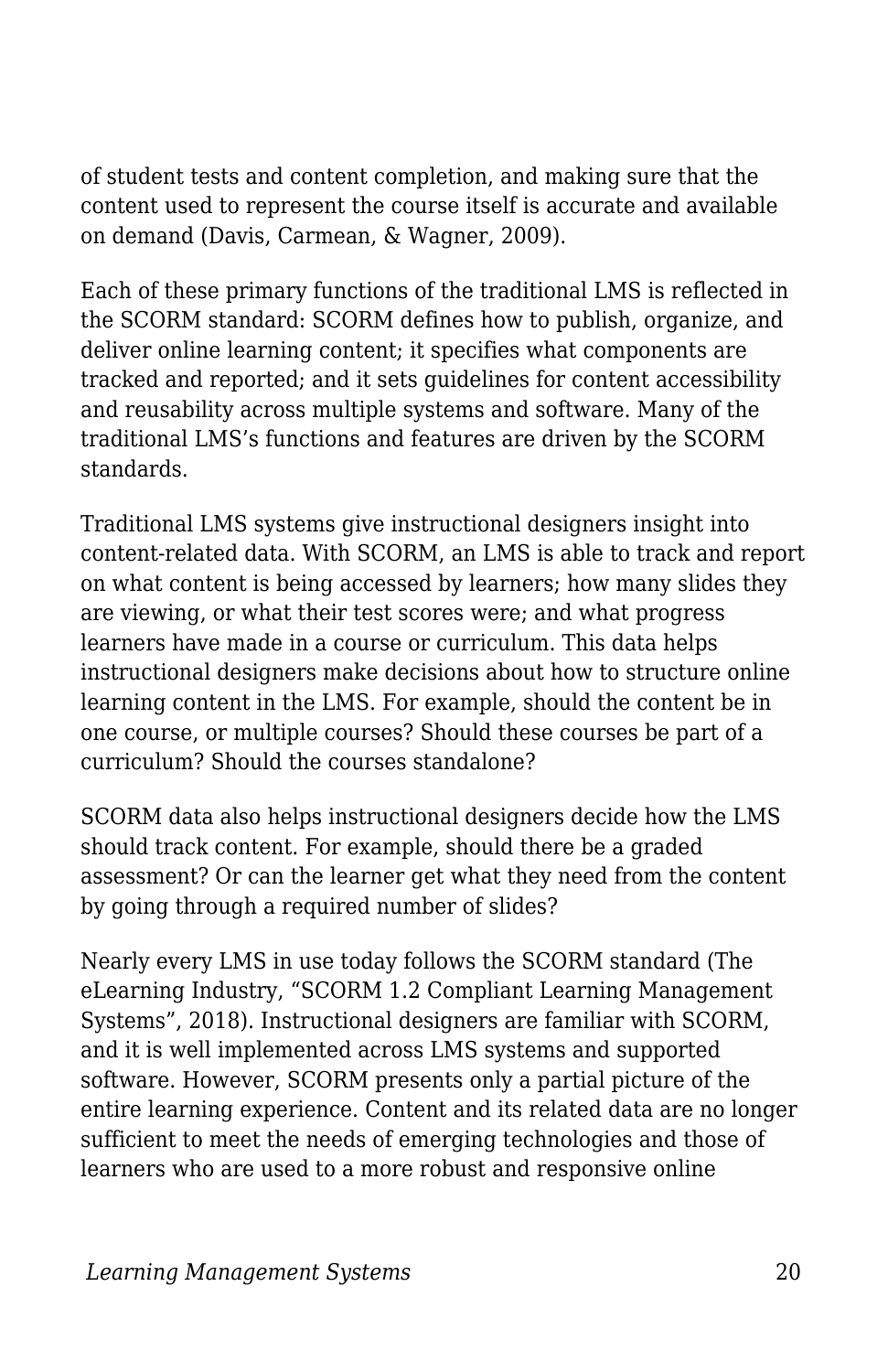experience. In turn, the LMS is slowly adapting to the demands of Web 2.0 technologies and audiences.

### **The New LMS (LMS 2.0)**

Learning is not a one-time event. Today, when learners have a question or want to learn something, they use a variety of tools to find an answer: they search online, watch instructional videos, read forums and wikis, post to social media, or ask their friends and colleagues. The xAPI standard was developed in recognition that learning is ongoing, and occurs through a variety of interactions and resources (Rustici, 2013). Reflecting a shift from managing content to managing learning, LMS systems are increasingly adopting xAPI to provide a more complete picture of the learning experience.

The Internet is not the same today as it was 20 years ago, when LMS systems first began to adopt standards for its online content. Learners are increasingly comfortable switching between a wide range of tools and sites, making simultaneous use of locally installed applications, books, and the Internet, and participating in a variety of online and face-to-face communities of practice (Sclater, 2008). Standards that worked 20 years ago no longer meet the needs and expectations of today's online learners. Traditional LMS systems appear dull and nonresponsive to today's learners, who want to be able to move uninterrupted between systems and activities (García-Peñalvo & Forment, 2014; Sclater, 2008).

Administrators and instructional designers who recognize these needs have started integrating xAPI with existing LMS systems. xAPI enables learners to move fluidly from one activity to another, while simultaneously tracking each learning experience that occurs both online and offline. In turn, xAPI is transforming the LMS. Now LMS systems have the potential to track learning beyond the content it hosts on site. This includes traditional online learning, such as online assessments and course completions, but also learning that occurs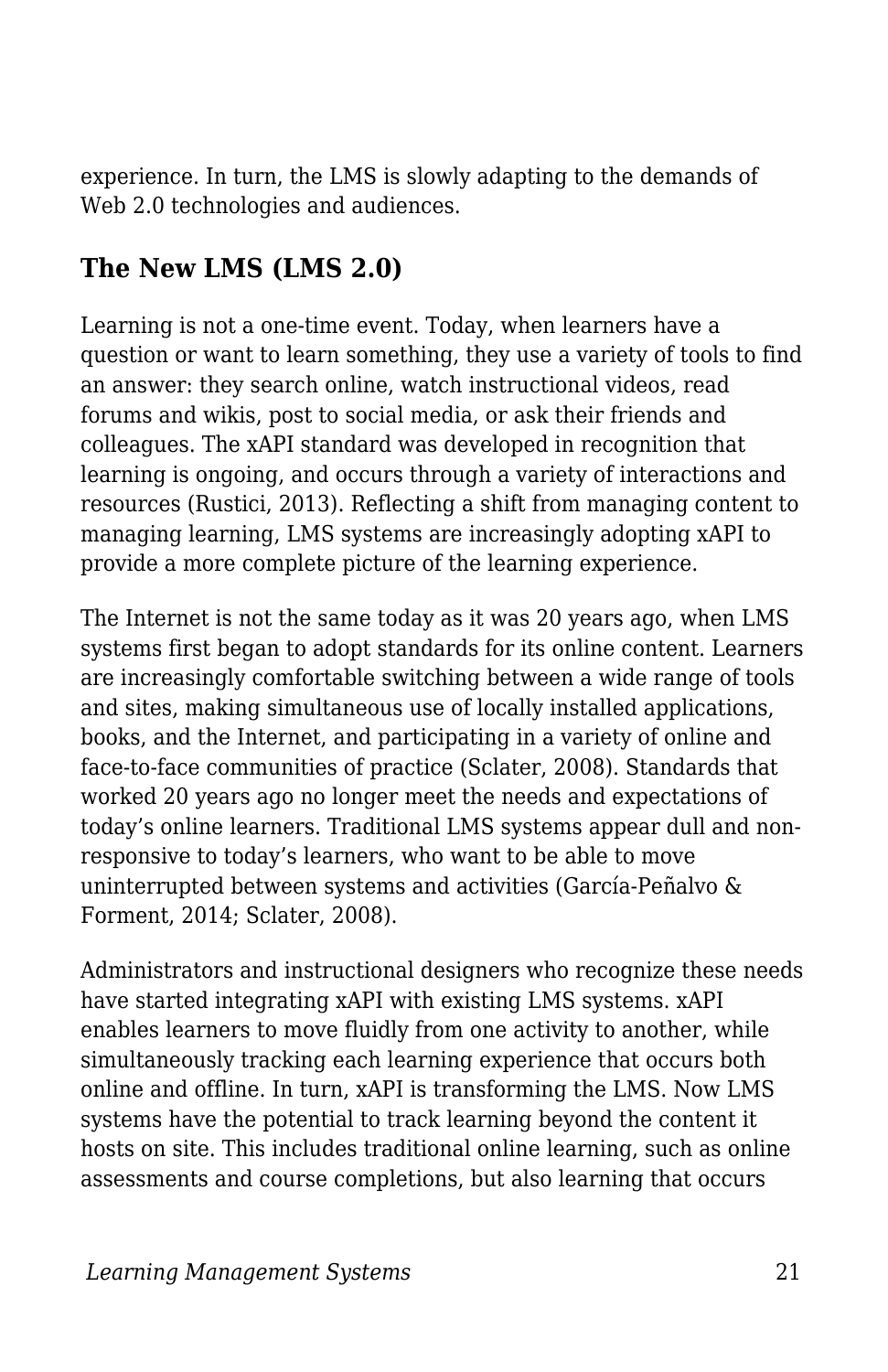outside of the LMS. With xAPI, LMS systems can track both formal and informal learning activities such as visiting websites, viewing or downloading documents or images, reading a blog post, real world performance, group work, and more (Torrance, 2016).

xAPI focuses on the relationship between the learner and the learning experience. The data it gathers provides instructional designers and LMS administrators with a deeper understanding of what learners are doing and how they learn. Additionally, instructional designers can use the data from xAPI to identify learning gaps, and ways to improve the learning experience. With the help of xAPI, the LMS has started to shift from managing content, to managing learning.

However, xAPI is altering the LMS in another way: by removing the LMS altogether. Although xAPI can work with an LMS, it can track, report, and store data without one. Many instructional designers are using xAPI, without an LMS. Instead, they use an LRS to store activity statements. Additionally, since xAPI statements can be adjusted to meet changing learning needs, xAPI offers a level of flexibility that is currently unavailable in most LMS systems. In this way, instructional designers and their content are freed from the constraints of an LMS. Learning content does not have to conform to the strict parameters of a traditional LMS. xAPI provides unprecedented possibilities for customization that are currently impossible in traditional LMS systems (Sclater, 2008).

## **Future of the LMS**

The LMS is changing. As eLearning standards continue to evolve with emerging technology and learner needs, so will the LMS. SCORM turned the LMS into a powerhouse for storing online learning content, and for the first time gave instructional designers insight into how learners were interacting with online content. xAPI broadened the LMS's definition of online content, and provided a deeper understanding of the learning experience. Combined, these data on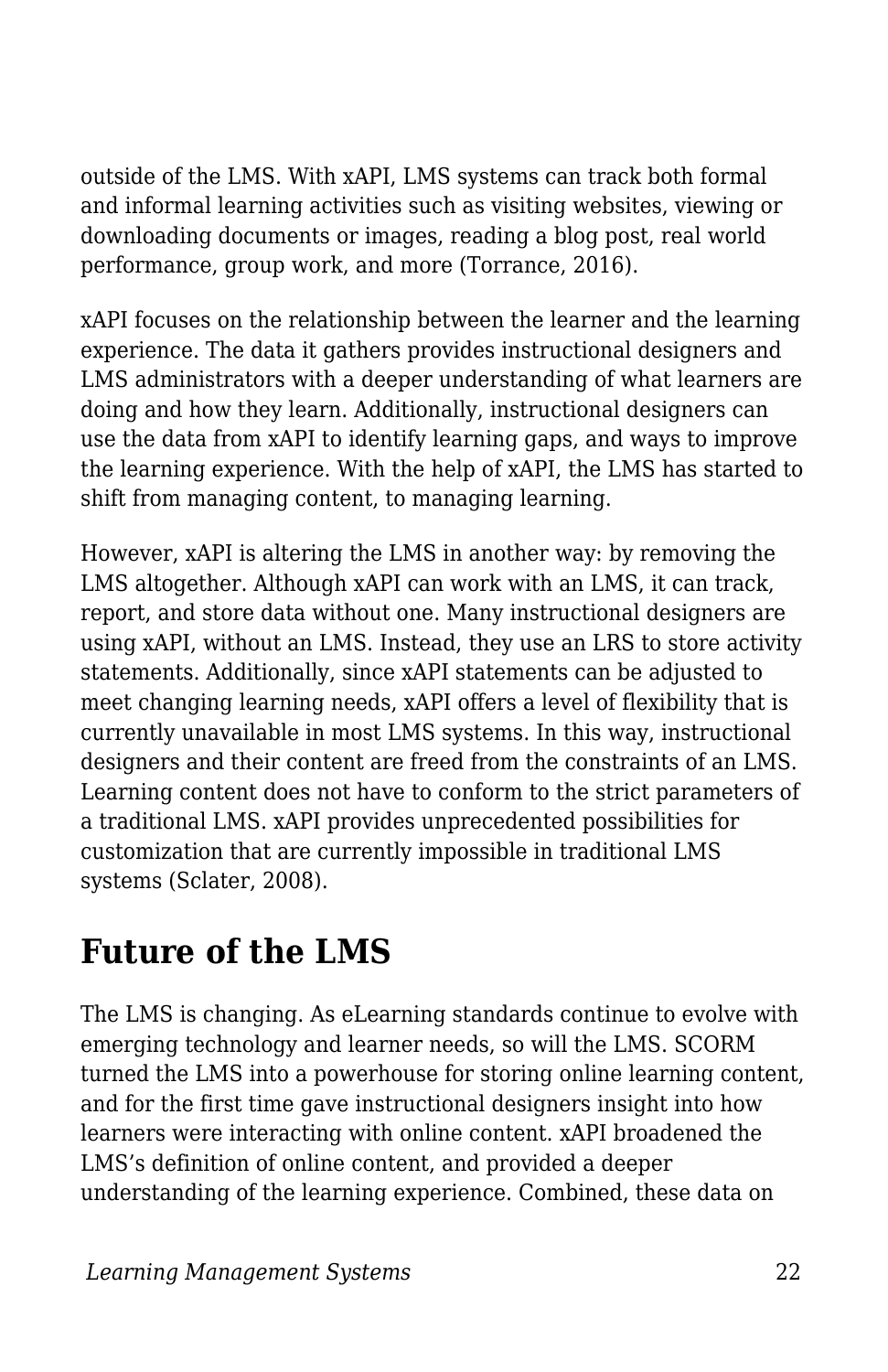learning content and the learning experience are creating a new understanding of what learning is, which in turn informs new standards for online learning.

The LMS is at the precipice of its next iteration. The standards of SCORM and xAPI are changing the LMS into a more learner-centered, adaptive environment with content that is easily accessible to learners through multiple devices, systems, and services. What the third evolution of the LMS will look like is yet to be determined, however it is evident that the integration of Web 2.0 tools, social networks, and cloud computing will be a key part in the LMS's next phase.

The application of Web 2.o tools to educational concepts will continue to open new ways to carry out learning activities and learning services (Conde et al., 2014). These tools will open up the LMS, so that it becomes an adaptable and flexible framework for supporting the learning process (García-Peñalvo & Forment, 2014). Finally, it is even possible that LMS's will become service-oriented systems that can be integrated into a variety of different learning scenarios (Ros et al., 2015).

While the LMS of the future is yet to be realized, what is certain is that the LMS and the standards that drive it will continue to seek methods that will support learners, instructional designers, and LMS administrators throughout the entirety of the learning experience.

## **References**

Introducing JSON. Retrieved from [https://edtechbooks.org/-zmL.](https://www.google.com/url?q=https://www.json.org&sa=D&ust=1585947361016000)

Advanced Distributed Learning. (n.d.). SCORM Overview. Retrieved from [https://edtechbooks.org/-kkX](https://www.google.com/url?q=http://adlnet.gov/scorm&sa=D&ust=1585947361016000).

Alvari, M., Leidner, D. (1999). Knowledge Management Systems: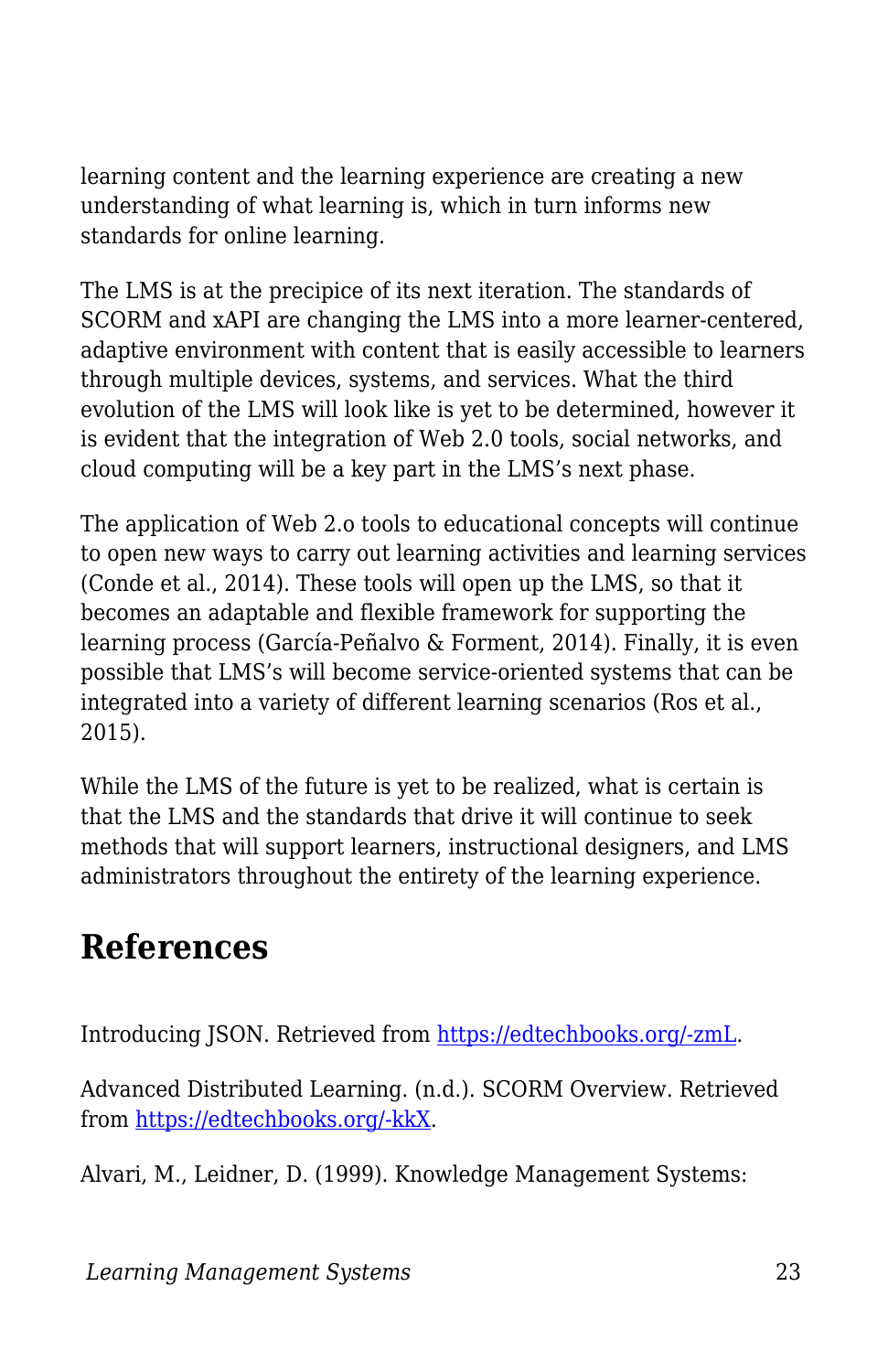Issues, Challenges, and Benefits. Communications of the Association for Information Systems, 1(7), 1-37. Retrieved from [https://edtechbooks.org/-WInE.](https://www.google.com/url?q=http://aisel.aisnet.org/cgi/viewcontent.cgi?article%3D2486%26context%3Dcais&sa=D&ust=1585947361017000)

Anderson, K. (3 March 2017). "xAPI Enabled LMS: Tracking Learning Experiences". Retrieved from [https://edtechbooks.org/-tGqT.](https://www.google.com/url?q=https://elearningindustry.com/xapi-enabled-lms-tracking-elearning-experiences&sa=D&ust=1585947361017000)

Bradner, S. (1997, March). Key words for use in RFCs to Indicate Requirement Levels [Memo]. Retrieved from [https://edtechbooks.org/-LrR](https://www.google.com/url?q=https://www.ietf.org/rfc/rfc2119.txt&sa=D&ust=1585947361018000).

Conde, A., García-Peñalvo, F.J., Rodríguez-Conde, M.J., Alier, M., Casany, M.J. & Piguillem, J. (2014). An evolving Learning Management System for new educational environments using 2.0 tools. Interactive Learning Environments, 22(2), 188-204. Retrieved from [https://edtechbooks.org/-mBz.](https://www.google.com/url?q=https://www.tandfonline.com/doi/abs/10.1080/10494820.2012.745433&sa=D&ust=1585947361019000)

Creighton, T., Johnson, A., Downes, A., O'Connell, T., Yang, A., Castro, S., … Bowen, A. (2017). LRS Requirements. Experience xAPI. Retrieved from [https://edtechbooks.org/-Uac](https://www.google.com/url?q=https://github.com/adlnet/xAPI-Spec/blob/master/xAPI-Data.md&sa=D&ust=1585947361020000)

Davis, B., Carmean, C., & Wagner, E.D. (2009). The Evolution of the LMS: From Management to Learning. The eLearning Guild Research. Retrieved from [https://edtechbooks.org/-Wvb](https://www.google.com/url?q=https://www.blackboard.com/resources/proed/guild-lmsreport.pdf&sa=D&ust=1585947361020000).

Downes, A., Johnson, A., Haag, A., Yang, A., Castro, S., & O'Connell, T. (2017). Part One: About the Experience API. Experience API. Retrieved from [https://edtechbooks.org/-AuSx.](https://www.google.com/url?q=https://github.com/adlnet/xAPI-Spec/blob/master/xAPI-About.md%23partone&sa=D&ust=1585947361021000)

Downes, A., Johnson, A., Yang, A., & Richard, J. (2017). LRS Requirements. Experience xAPI. Retrieved from [https://edtechbooks.org/-JSZE.](https://www.google.com/url?q=https://github.com/adlnet/xAPI-Spec/blob/master/xAPI-Communication.md&sa=D&ust=1585947361022000)

García-Peñalvo, F.J., & Forment, M.A. (2014). Learning management system: evolving from silos to structures. Interactive Learning Environments, 22(2), 143-145. Retrieved from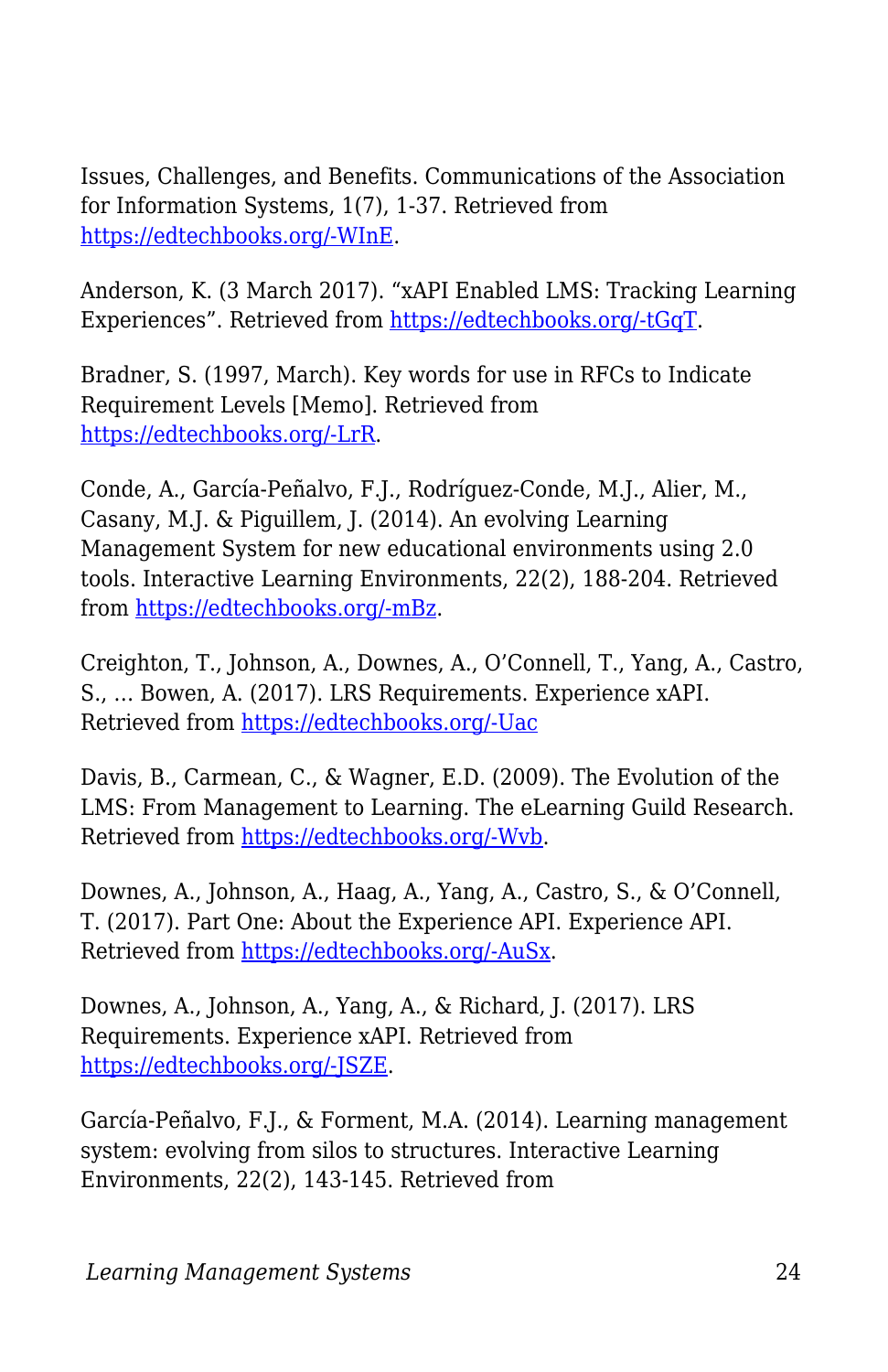[https://edtechbooks.org/-jVGW](https://www.google.com/url?q=https://www.tandfonline.com/doi/abs/10.1080/10494820.2014.884790?journalCode%3Dnile20&sa=D&ust=1585947361022000).

Johnson, S. (2011, April 27). SCORM Wrapper [Blog post]. Retrieved from [https://edtechbooks.org/-bmn.](https://www.google.com/url?q=https://elearning.net/scorm-wrapper-2&sa=D&ust=1585947361023000)

Lundy, J. (2003). SCORM Standard Unites E-Learning Software and Content. Gartner Research, April. Retrieved from [https://edtechbooks.org/-HQx.](https://www.google.com/url?q=http://www.bus.umich.edu/KresgePublic/Journals/Gartner/research/114200/114233/114233.html&sa=D&ust=1585947361024000)

Martin, T. (2018, April 13). Tips for Deciding Whether to Implement an xAPI Solution. Learning Solutions Magazine. Retrieved from [https://edtechbooks.org/-XWXL](https://www.google.com/url?q=https://www.learningsolutionsmag.com/articles/tips-for-deciding-whether-to-implement-an-xapi-solution&sa=D&ust=1585947361025000).

Miller, L.D., Soh, L., Riley, S., & Samal, A. (n.d.). Motivation for a Direct Access Tunnel between Content Developers and Learning Objects. Retrieved from [https://edtechbooks.org/-GSB](https://www.google.com/url?q=https://scorm.com/wp-content/assets/LETSI-white-papers/LETSI%2520White%2520Papers%2520-%2520Miller%2520-%2520Motivation%2520for%2520Direct%2520Access.pdf&sa=D&ust=1585947361026000).

Nguyen, V.A. (22 September 2017). The Differences Between SCORM and Tin Can API (xAPI). Retrieved from [https://edtechbooks.org/-](https://www.google.com/url?q=https://atomisystems.com/elearning/differences-between-scorm-tin-can-api-xapi/&sa=D&ust=1585947361026000) [ADYh](https://www.google.com/url?q=https://atomisystems.com/elearning/differences-between-scorm-tin-can-api-xapi/&sa=D&ust=1585947361026000).

Ostyn, C. (2003). A brief introduction to SCORM. Retrieved from [https://edtechbooks.org/-oYhk](https://www.google.com/url?q=https://scorm.com/wp-content/assets/cookbook/SCORM%25201_2%2520Overview.htm&sa=D&ust=1585947361027000).

Ros, S., [Hernández,](https://www.google.com/url?q=https://onlinelibrary.wiley.com/action/doSearch?ContribAuthorStored%3DHern%25C3%25A1ndez%252C%2BRoberto&sa=D&ust=1585947361027000) R., [Caminero](https://www.google.com/url?q=https://onlinelibrary.wiley.com/action/doSearch?ContribAuthorStored%3DCaminero%252C%2BAgust%25C3%25ADn&sa=D&ust=1585947361028000), A., [Robles,](https://www.google.com/url?q=https://onlinelibrary.wiley.com/action/doSearch?ContribAuthorStored%3DRobles%252C%2BAntonio&sa=D&ust=1585947361028000) A., [Barbero](https://www.google.com/url?q=https://onlinelibrary.wiley.com/action/doSearch?ContribAuthorStored%3DBarbero%252C%2BIsabel&sa=D&ust=1585947361028000), I., [Maciá](https://www.google.com/url?q=https://onlinelibrary.wiley.com/action/doSearch?ContribAuthorStored%3DMaci%25C3%25A1%252C%2BAraceli&sa=D&ust=1585947361029000), A., & [Holgado](https://www.google.com/url?q=https://onlinelibrary.wiley.com/action/doSearch?ContribAuthorStored%3DHolgado%252C%2BFrancisco%2BPablo&sa=D&ust=1585947361029000), F. (2015). On the use of extended TAM to assess students' acceptance and intent to use third-generation learning management systems. British Journal of Educational Technology, 46(6), 1250-1271. Retrieved from [https://edtechbooks.org/-DVh.](https://www.google.com/url?q=https://onlinelibrary.wiley.com/doi/abs/10.1111/bjet.12199&sa=D&ust=1585947361029000)

Rustici, M. (6 January 2009). SCORM Versions – An eLearning Standards Roadmap. Retrieved from [https://edtechbooks.org/-Tza](https://www.google.com/url?q=https://scorm.com/scorm-explained/business-of-scorm/scorm-versions/&sa=D&ust=1585947361030000).

Rustici, M. (26 April 2013). The World Just Changed [Blog post]. Retrieved from [https://edtechbooks.org/-GsWH,](https://www.google.com/url?q=https://scorm.com/blog/the-world-just-changed/&sa=D&ust=1585947361030000)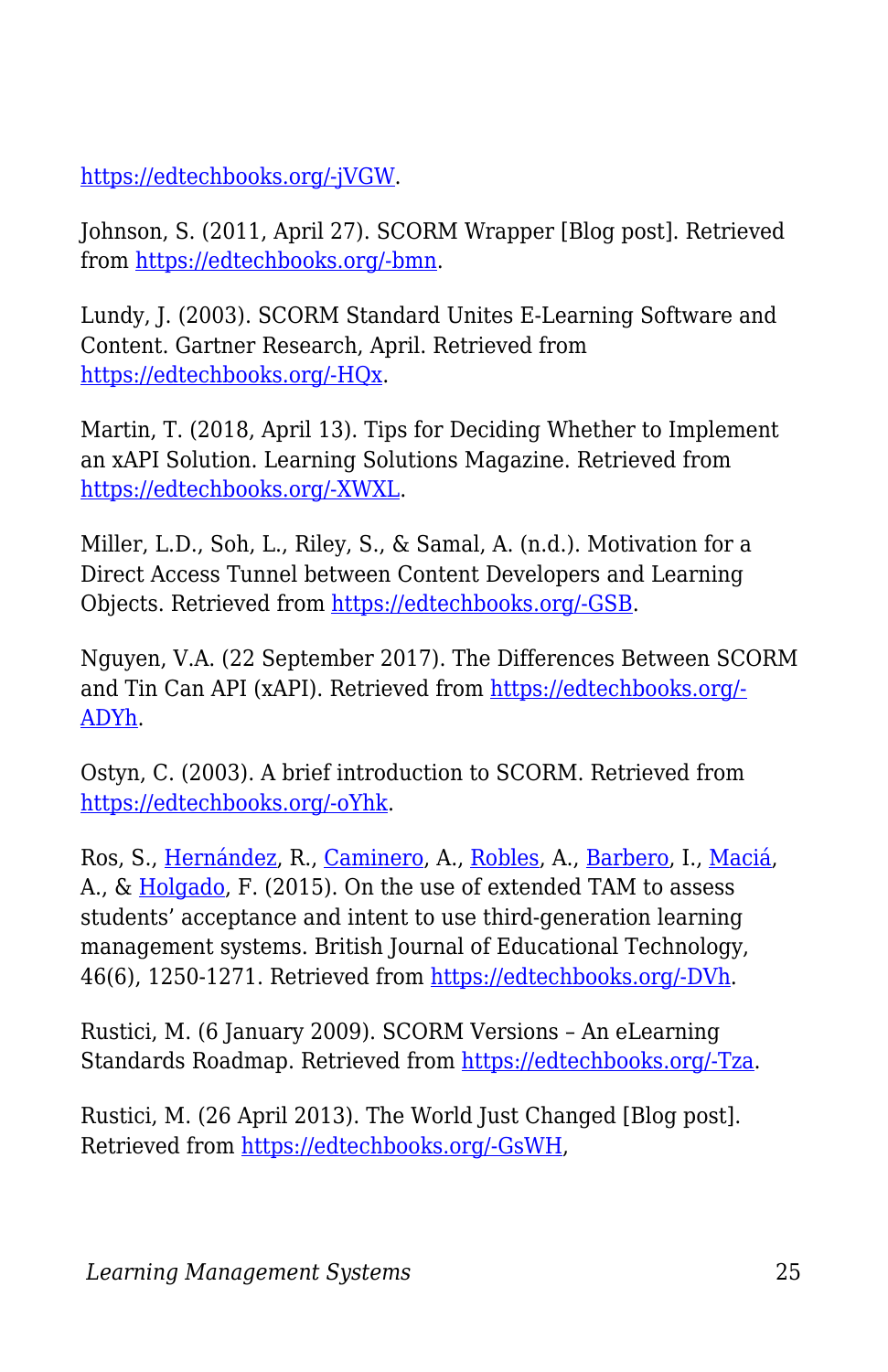Rustici Software. (2018). Parts of an xAPI Statement. Retrieved from [https://edtechbooks.org/-adD.](https://www.google.com/url?q=https://xapi.com/statements-101/&sa=D&ust=1585947361031000)

Rustici Software. (2018). Project Tin Can Requirements. Retrieved from [https://edtechbooks.org/-LUoE](https://www.google.com/url?q=https://xapi.com/project-tin-can-requirements/&sa=D&ust=1585947361031000).

Rustici Software. (2018). SCORM vs The Experience API. Retrieved from [https://edtechbooks.org/-ITRa.](https://www.google.com/url?q=https://xapi.com/scorm-vs-the-experience-api-xapi/&sa=D&ust=1585947361032000)

Rustici Software. (2018). The Experience API Registry. Retrieved from [https://edtechbooks.org/-Sgr.](https://www.google.com/url?q=https://registry.tincanapi.com&sa=D&ust=1585947361033000)

Sclater, N. (24 June, 2008). Web 2.0, Personal Learning Environments, and the Future of Learning Management Systems. Educause Center for Applied Research, 2008 (3), 1-13.

The eLearning Industry. (22 February 2018). SCORM 1.2 Compliant Learning Management Systems. Retrieved from [https://edtechbooks.org/-AIE](https://www.google.com/url?q=https://elearningindustry.com/directory/software-categories/learning-management-systems/compliance/scorm-12&sa=D&ust=1585947361034000).

Torrance, M. (2016). What is xAPI? Association for Talent Development, February. Retrieved from [https://edtechbooks.org/-TVL](https://www.google.com/url?q=https://www.td.org/magazines/what-is-xapi&sa=D&ust=1585947361034000).

United States Department of Defense. (2017). Implementing DL Technology, Standards, and Specifications. In DoD Instruction 1322.26 Distributed Learning (DL) (section 4). Retrieved from [https://edtechbooks.org/-ZaZ](https://www.google.com/url?q=http://www.esd.whs.mil/Portals/54/Documents/DD/issuances/dodi/132226_dodi_2017.pdf?ver%3D2017-10-05-073235-400&sa=D&ust=1585947361035000).

United States Department of Defense. (15 September, 2011). SCORM Users Guide for Instructional Designers. Retrieved from [https://edtechbooks.org/-qdY.](https://www.google.com/url?q=https://www.adlnet.gov/public/uploads/SCORM_Users_Guide_for_ISDs.pdf&sa=D&ust=1585947361036000)